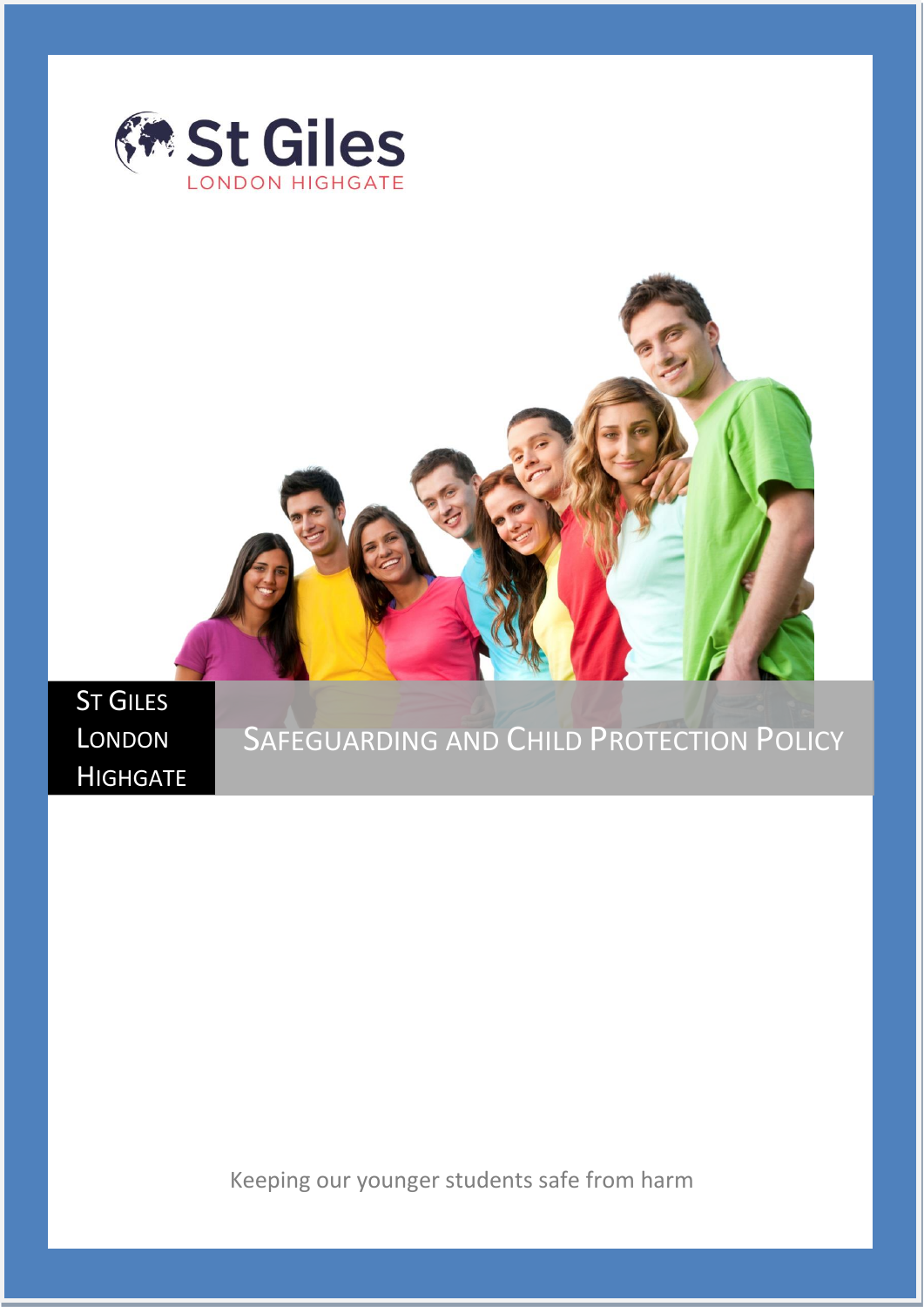

## **Contents**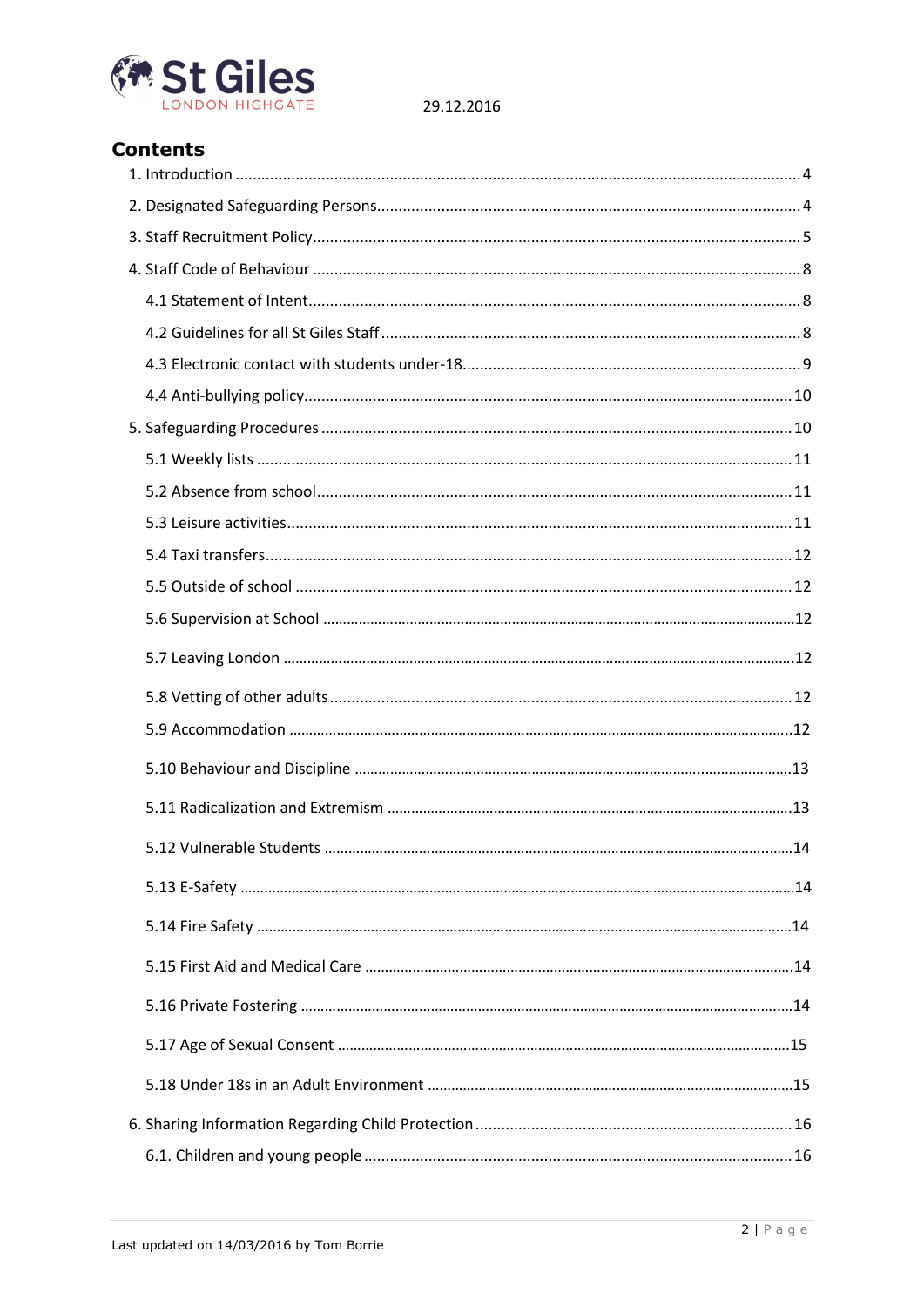

| Appendix C: Action to be taken by staff if a student under 18 years goes missing from an off-site |  |
|---------------------------------------------------------------------------------------------------|--|
| Appendix D: Action to be taken if a student does not return to the Homestay at the required       |  |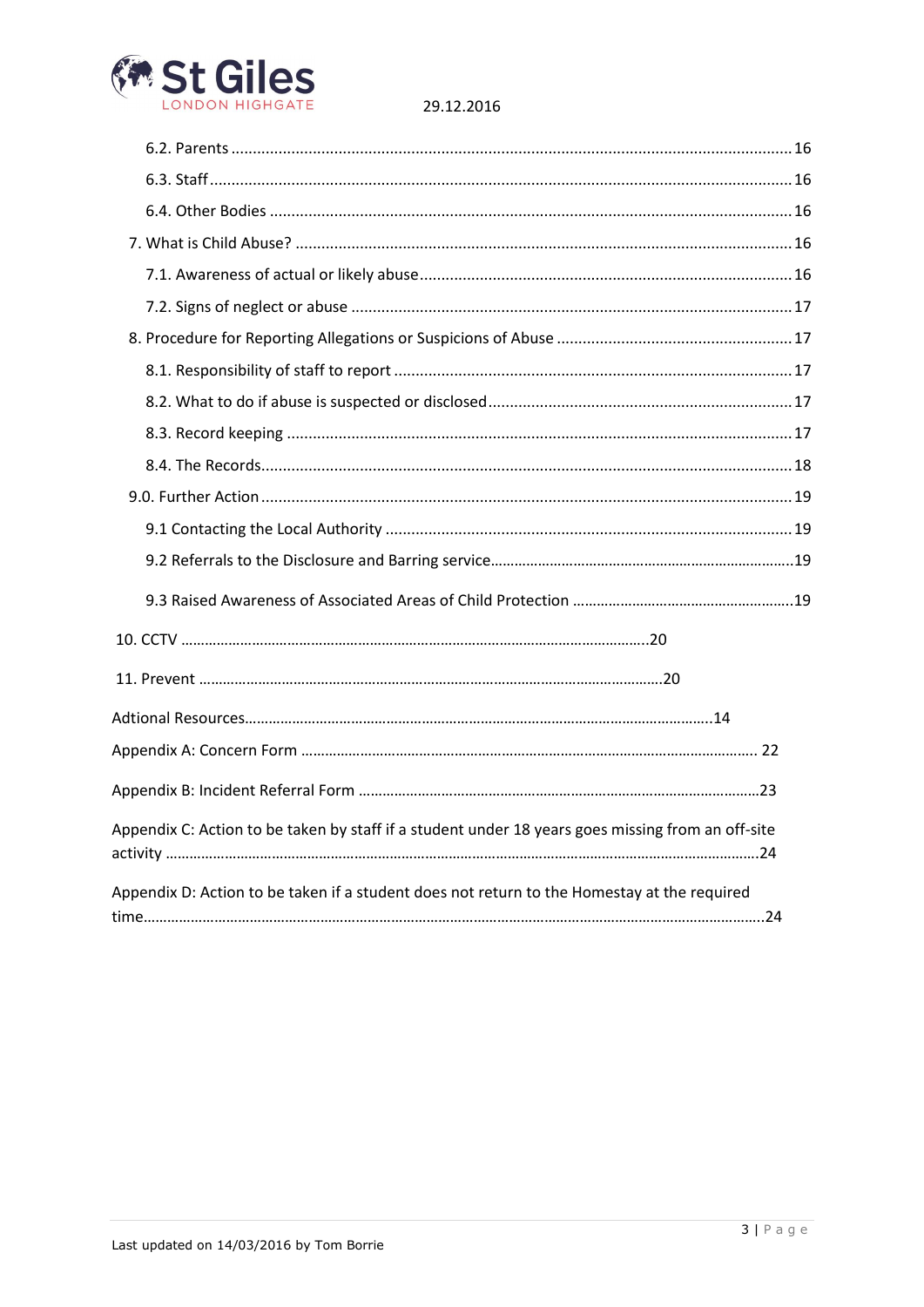

## **St Giles London Highgate Safeguarding and Child Protection Policy**

St Giles is committed to a practice which protects children from harm. This includes:

#### **Safeguarding is:**

- the school's duty of care to look after children and help them to achieve their potential
- concerned with strengthening relationships of trust between under 18s and adults
- ensuring safe systems are in place for the well-being of under 18s

#### **Child protection**

- involves protection from the threat of direct harm
- is concerned with abuse that includes neglect, sexual, physical, or psychological and emotional abuse
- involves procedures for dealing with abuse when it arises

For the purposes of this policy a child is defined as a person under the age of 18.

## <span id="page-3-0"></span>**1. Introduction**

Between 15% - 20% of the students that study at St Giles London Highgate are under 18s with greater concentrations of students at this age in the summer. For many, this will be their first experience of living away from home and in a foreign country. The minimum age of students at London Highgate is 14 and school publicity makes it clear to parents and guardians on its website that these children will be studying in an adult educational environment.

Staff in this organisation accept and recognise our responsibilities to develop awareness of issues which cause children and young people harm. We will endeavour to safeguard children and young people by:

- Adopting child protection guidelines through a code of behavior for staff.
- Sharing information about child protection and good practice with children, parents, group leaders, and staff.
- Sharing information about concerns with agencies who need to know, and involving parents and children appropriately.
- Following stringent procedures for recruitment and selection of staff including mandatory DBS checks for staff and homestay providers.
- Providing effective management for staff through supervision, support and training.
- We are also committed to reviewing our policy and good practice at regular intervals.

## <span id="page-3-1"></span>**2. Designated Safeguarding Persons**

St Giles London Highgate has a Designated Safeguarding Person (DSP). The identity of the Designated Safeguarding Person is advertised around the school and on the students' arrival, and the Designated Safeguarding Person meets newly-arrived under-18s during their first week. Nick Collet is The Designated Safeguarding Person has received level 2 safeguarding training.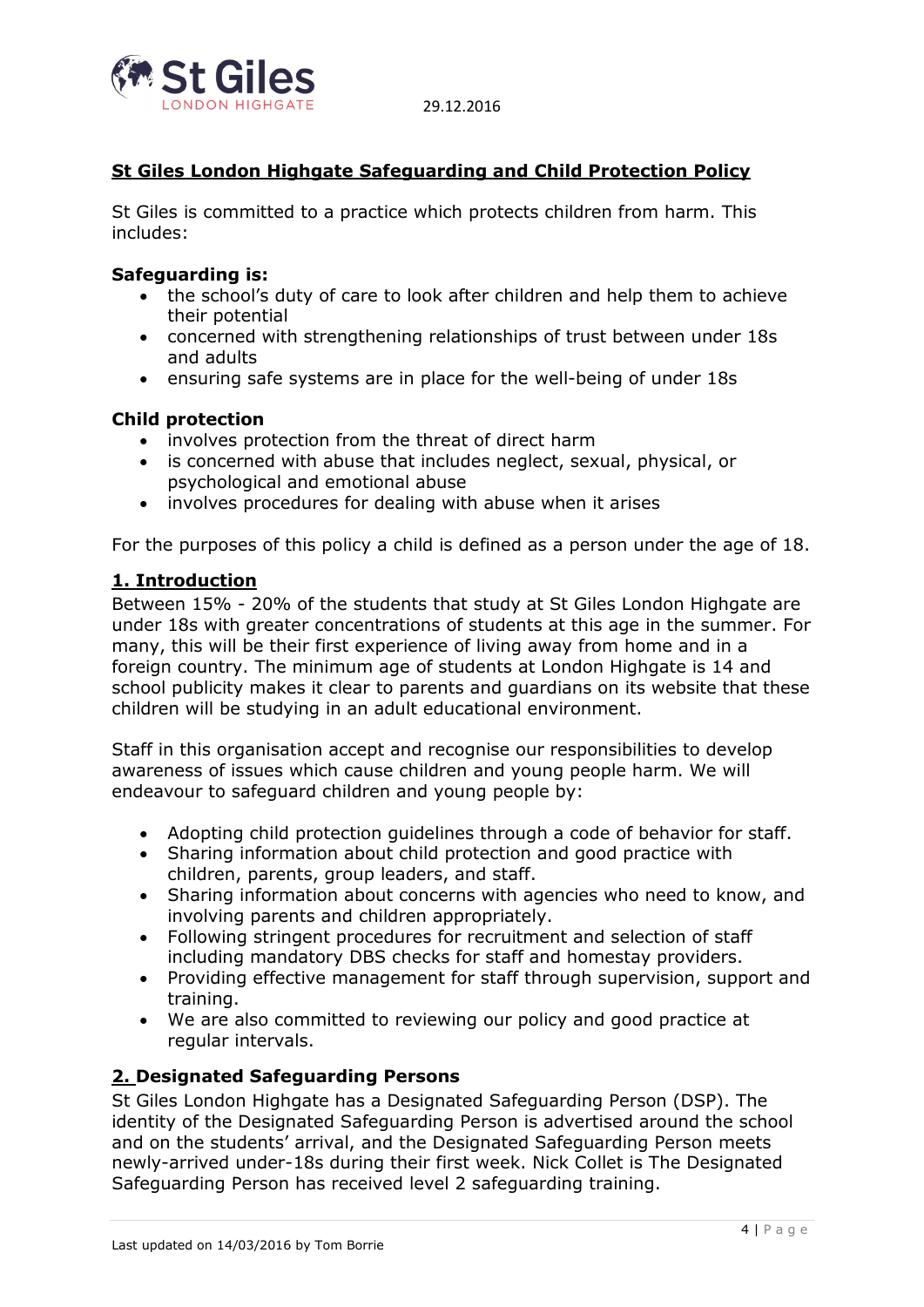



Thomas Borrie Nicholas Collett



Designated Safeguarding Lead Designated Safeguarding Person

The Designated Safeguarding Lead is Thomas Borrie, the Principal, who has overall responsibility for training and will be involved with any major decisions. This designated person will liaise when necessary with the Local Child Safeguarding Board.

Sally Jones (Director of Studies), Helena Kennedy (Assistant Director of Studies), Heather Devine (Student Services Officer) and Vaughn Dourado (Accommodation and Welfare Office) have all undertaken level 2 safeguarding training.

As a starting point all members of staff and homestay providers receive a copy of the School's Safeguarding & Child Protection Policy.

In addition to the training undergone by the DSP and DSL all staff at St Giles Highgate undergo Basic Awareness Safeguarding training. All staff will have refresher training and may be asked to complete the next level of Child Protection training if appropriate. The Director of Studies has also received safer recruitment training.

The DSP and DSL will also participate in relevant local and national training events in relation to their Safeguarding roles

If any student or staff member has any concerns about the physical or emotional welfare of any student this should be reported to the Designated Safeguarding Person or any other staff member that is trusted by the individual.

## <span id="page-4-0"></span>**3. Staff Recruitment Policy**

To ensure that employees working for St Giles are suitable for work with children, the following procedures will be followed:

All staff must submit a CV with their application and all gaps in CVs must be explained satisfactorily. Proof of qualifications will be required and a minimum of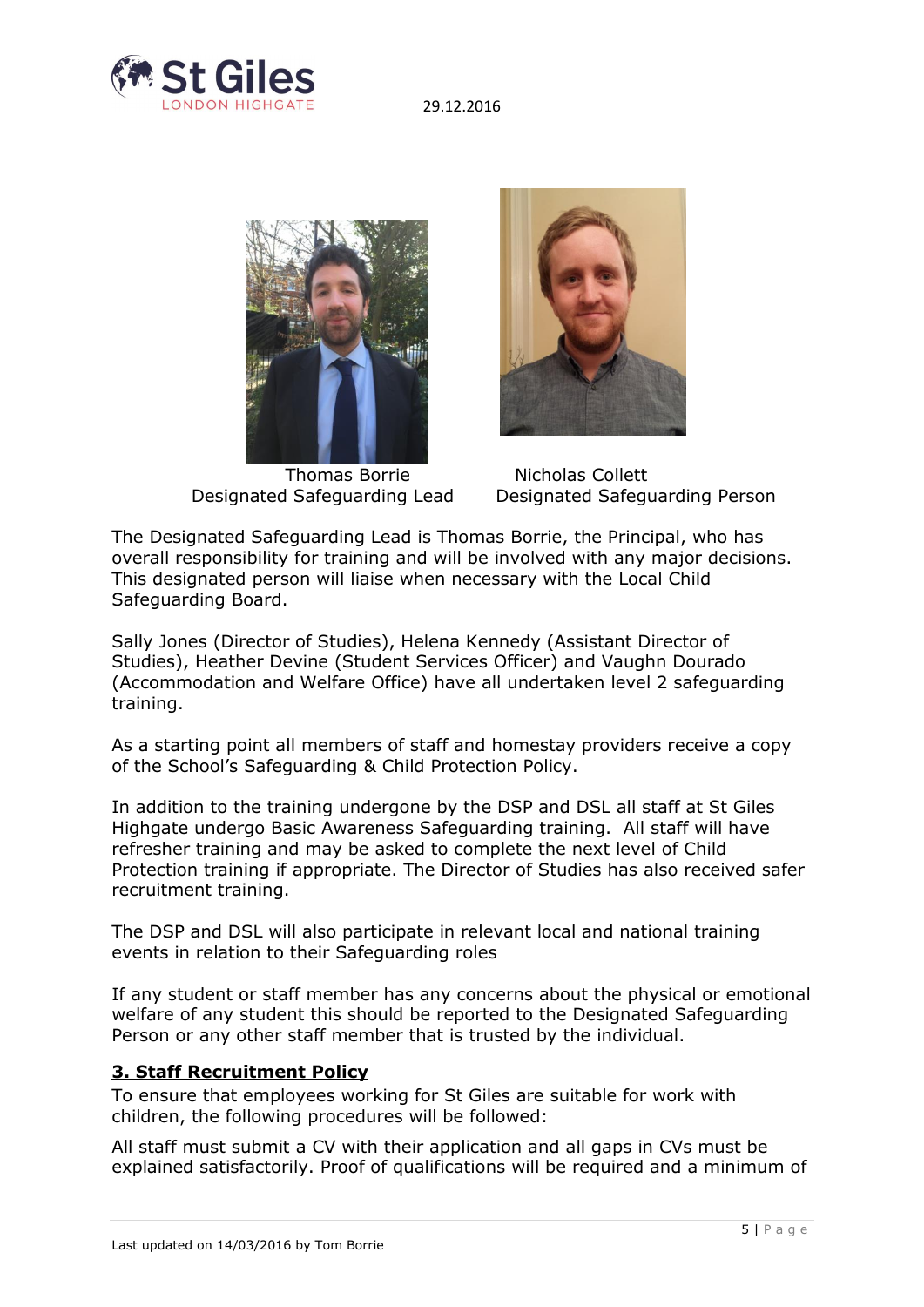

two references will be followed up. The reference request will ask if the referee has any reason to believe that the employee is unsuitable for work with children. Staff will be required to affirm that there is no reason why they should not be employed in situations where they have responsibility for, or substantial access to, persons under 18.

Staff members are asked to agree to undergo a fresh enhanced DBS check before they commence employment with the school. Recent DBS checks requested by previous employers are not transferable. The School will note the date of issue and certificate number but will not retain any original DBS certificates on file. The DBS check is valid with the school for a period of three years.

We encourage all applicants called for interview to provide details of any criminal record at an early stage in the application process. We request that this information is sent under separate, confidential cover, to the Principal, and we guarantee that this information will only be seen by those who need to see it as part of the recruitment process. Unless the nature of the position allows St Giles to ask questions about a person's entire criminal record, we only ask about 'unspent' convictions as defined in the Rehabilitation of Offenders Act 1974.

At the same time, if a DBS check subsequently reveals matters which materially affect the suitability of a person for employment with St Giles, the school will discuss matters with the prospective employee and reserves the right to withdraw any provisional offer of appointment or to terminate a contract under the Disciplinary Procedure for misrepresentation or failure to disclose material facts during the job application/interview process.

It is against the law for the school to knowingly employ anyone who is on the DBS children's barred list.

If a DBS check has not come back by the time the applicant is due to start work, there should be exceptional and justifiable circumstances for employment to commence prior to receiving clearance. However, under such circumstances the employee would not be permitted to have unsupervised access to under-18s. Homestay providers will not be given students to accommodate until we have completed the DBS check

St Giles has a written policy on the recruitment of ex-offenders, which is available to all Disclosure applicants at the outset of the recruitment process.

Further details of St Giles' policy on Disciplinary and Grievance procedures are to be found in the Staff Handbook and Contract of Employment. St Giles has a written policy on the recruitment of ex-offenders, which is available to all Disclosure applicants at the outset of the recruitment process.

An applicant's suitability to work with children will be judged on a case by case basis and in light of the results of the relevant pre-appointment checks carried out on him or her. The fact that a person has a criminal record does not automatically make him or her unsuitable to work with children. St Giles will make a judgement about suitability taking into account only those offences which may be relevant to the particular job or situation in question. In deciding the relevance of convictions a number of points will be considered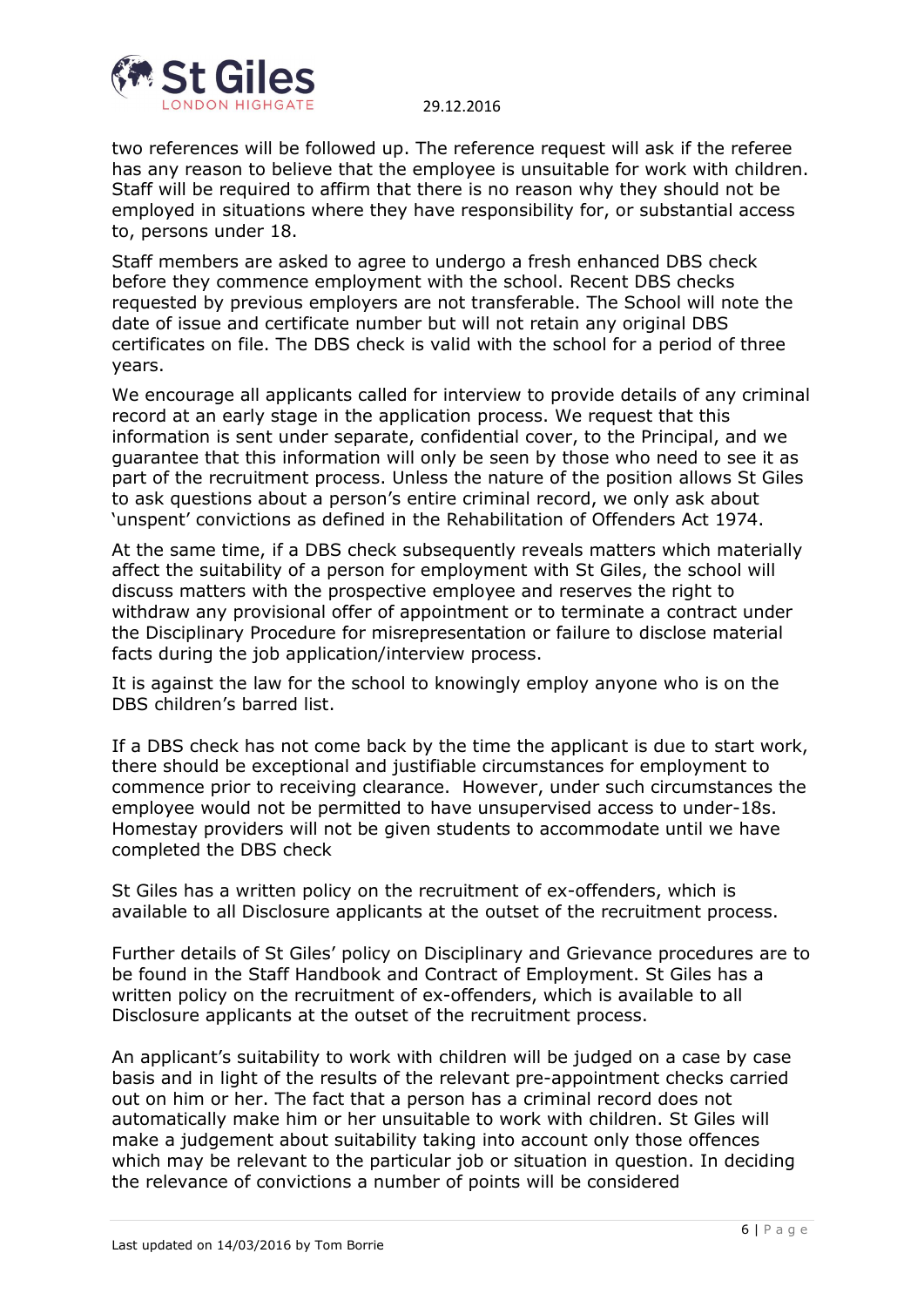

- *Seriousness and nature of offence/s* in general, serious convictions for sexual, violent or drug offences will be particularly strong contra-indicators for work with children. This includes assault and violence against a person, affray, riot and violent disorder, aggravated criminal damage, arson, drink and drug induced driving, drug offences, robbery and sexual offences.
- *Nature of appointment* will help to assess the relevance of the conviction. For example, serious sexual, violent, drug or drink offences would give rise to particular concern where a position involves the care or supervision of children or teaching, training or instruction of children. Driving or drinking offences would be relevant in situations involving transport of children.
- *Age of offence/s* offences which took place many years in the past may often have less relevance than recent offences. However, convictions for serious violent or sexual offences are more likely to give cause for concern than for instance an isolated case of dishonesty committed when the person was young. The potential for rehabilitation must be weighed against the need to protect children.
- *Frequency of the offence/s* a series of offences over a period of time is more likely to generate cause for concern than an isolated minor conviction.

The disclosure should be discussed with the prospective employee. It is necessary to verify that the information contained on the disclosure does indeed relate to the person concerned. This verification must be sought prior to any judgements being made. The discussion will also aid the decision making process, and should again broadly focus on the seriousness and nature of the offence/s, the nature of the appointment, age of offence, frequency of the offence/s and any concealment of offences at the application process.

Based upon the findings of this discussion, a judgement will be made with regard to the suitability of the prospective employee. This decision is not taken in isolation – at least two people should be involved; the Local Safeguarding Children Board may be able to offer support. A record made of the decision, bearing the judgement and the Principal's signature is kept on record in the Principal's office.

On occasions it is not possible for certain applicants to get a criminal record check. For a British national returning to the UK after working overseas where the authorities have refused to provide a record check because they are a British national, we will request a DBS check for their UK records and will take additional care with the other recruitment checks: checking identification and qualifications and obtaining a proper reference, and supervision.

For an overseas national, we will document what action has been taken to obtain a check and why this has not been possible, and take additional care with identity and qualification checks, exploring employment history and obtaining references. Based upon our findings, a judgment is made with regard to suitability for the role and the level of supervision.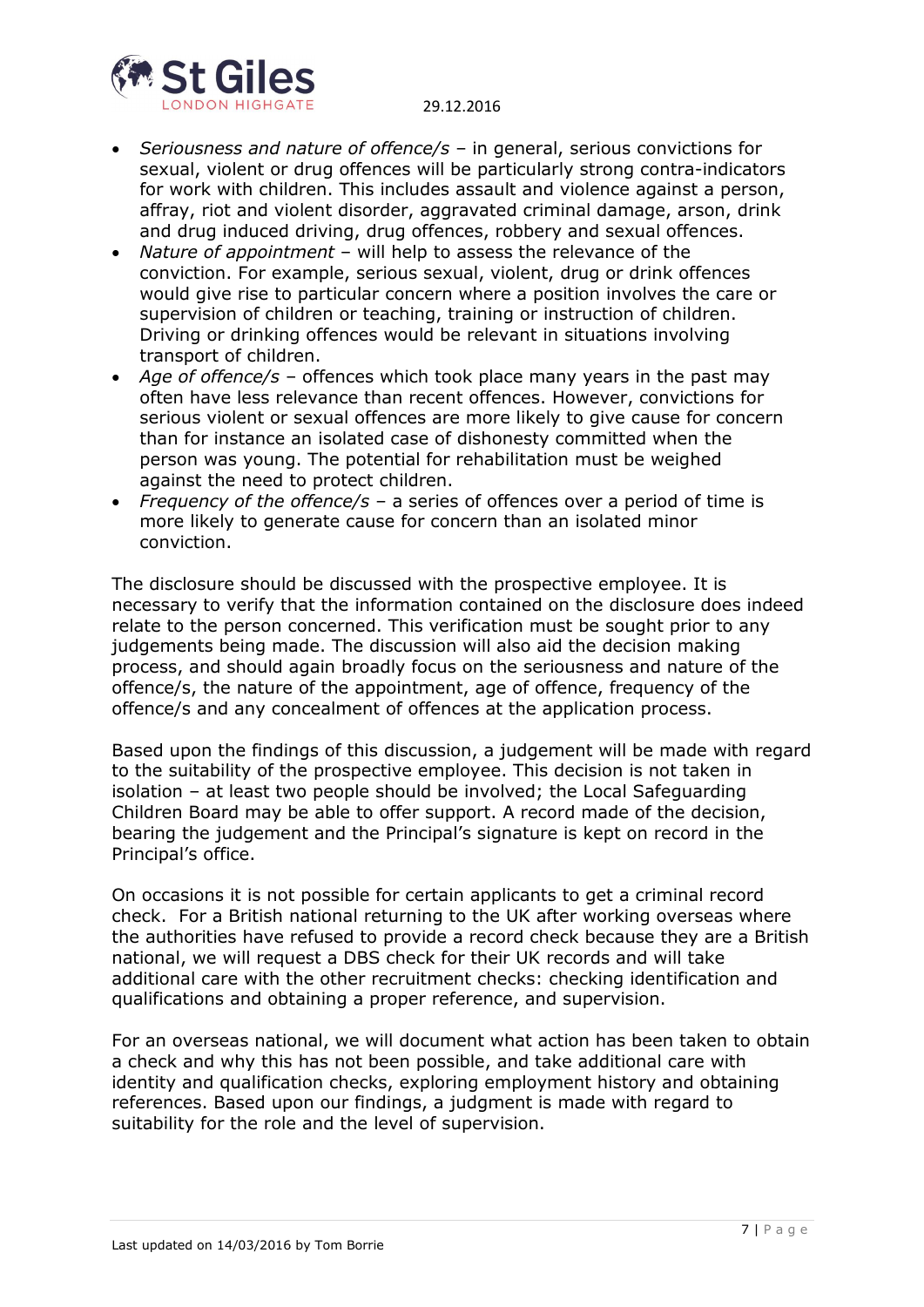

With regard to homestay providers, St Giles' policy at present is to run enhanced DBS checks only on the main care-giver (except in the case of Private Fostering arrangements, where all adults aged 16 and over will undergo a DBS check). We ask the main care-giver to ensure that all other adults in the homestay are aware of our Safeguarding and Child Protection Policy and we ask other resident adults to complete a self-declaration form saying that they are suitable to host children. Eastbourne Borough Council and the Police have a policy of informing the school if they have concerns about particular adults known to reside at the same address as a main care-giver undergoing a DBS check.

We maintain a Single Central Record of the recruitment and vetting checks undertaken in respect of all staff in regulated activity with under-18s before they start employment at St Giles Highgate. The Record is checked and monitored regularly by the Principal

## <span id="page-7-0"></span>**4. Staff Code of Behaviour**

## <span id="page-7-1"></span>**4.1 Statement of Intent**

It is the policy of St Giles International to safeguard the welfare of all children and young people by protecting them from all forms of abuse including physical, emotional and sexual harm. This organisation is committed to creating a safe environment in which young people can feel comfortable and secure while engaged in any of St Giles' Programme. Staff should at all times show respect and understanding for the individual's rights, safety and welfare, and conduct themselves appropriately.

## <span id="page-7-2"></span>**4.2 Guidelines for all St Giles Staff**

#### **Attitudes**

Staff should be committed to:

- Treating children and young people with respect and dignity.
- Always listening to what a child or young person is saying.
- Valuing each child and young person.
- Recognising the unique contribution each individual can make.
- Encouraging and praising each child or young person.

## **By Example**

Staff should endeavor to:

- Provide an example, which we would wish others to follow. This includes presenting oneself appropriately.
- Use appropriate language with children and young people and challenge any inappropriate language used by a young person, child or an adult working with young people.
- Respect a young person's right to privacy.

## **One To One contact**

Staff should:

- Not spend excessive amounts of time alone with children, away from others.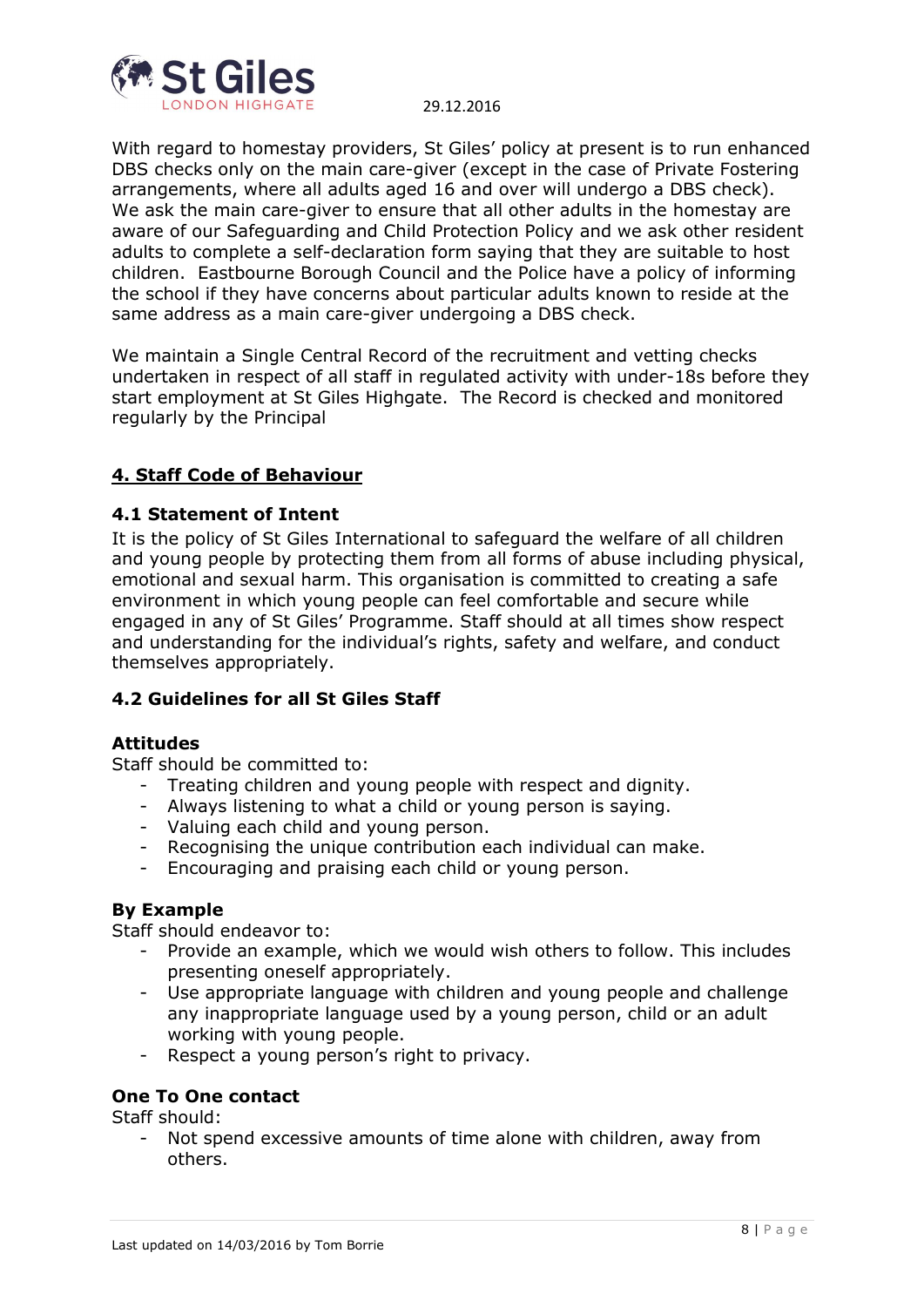

- In the event of having to meet with an individual child or young person make every effort to keep this meeting as open as possible.
- If privacy is needed, ensure that other staff are informed of the meeting and its whereabouts. For these meetings there should be two members of staff, one male and one female, present. Staff members are strongly advised against meeting a child alone in a closed space.

## **Physical contact**

Staff should never:

- Engage in sexually provocative or rough physical games, including horseplay.
- Do things of a personal nature for a child or a young person that they can do for themselves.
- Allow, or engage in, inappropriate touching of any kind.

#### <span id="page-8-0"></span>**4.3 Electronic contact with students under-18**

Electronic contact is defined as the communication or publication of information (including images) between two or more people using an electronic device. This may occur using (but is not limited to) landline and mobile phones, other handheld electronic devices, gaming equipment and computers. Electronic contact may include but is not limited to voice communication, text communication, instant messaging, email, social networking sites, blogs, photos and videos.

This policy applies to the relationship between students and staff before, during or after a course.

Staff must request permission from the employer for any electronic contact with a student which is of a non-professional nature before, during or after a course. This may be necessary when needing mobile phone numbers from students for an excursion but social-networking on Facebook etc is strictly prohibited.

In any electronic contact with students, staff must pay particular attention to use neutral, un-emotive language that will not be misconstrued. Staff must not exchange any information with a student that they would not be happy to share with the child's parent or career.

#### **General**

Staff should:

- Be aware that someone might misinterpret their actions no matter how well intentioned.
- Never draw any conclusions about others without checking the facts.
- Never allow themselves to be drawn into inappropriate attention-seeking situations such as tantrums or crushes.
- Never exaggerate or trivialise child abuse issues or make suggestive remarks or gestures about, or to a child or young person, even in fun.

#### **Bathrooms and Bedrooms**

Homestay providers for children must be particularly careful to ensure that children enjoy privacy in the bathroom and bedroom whilst they are in their care. All bathrooms should be fitted with a lock that can only be activated from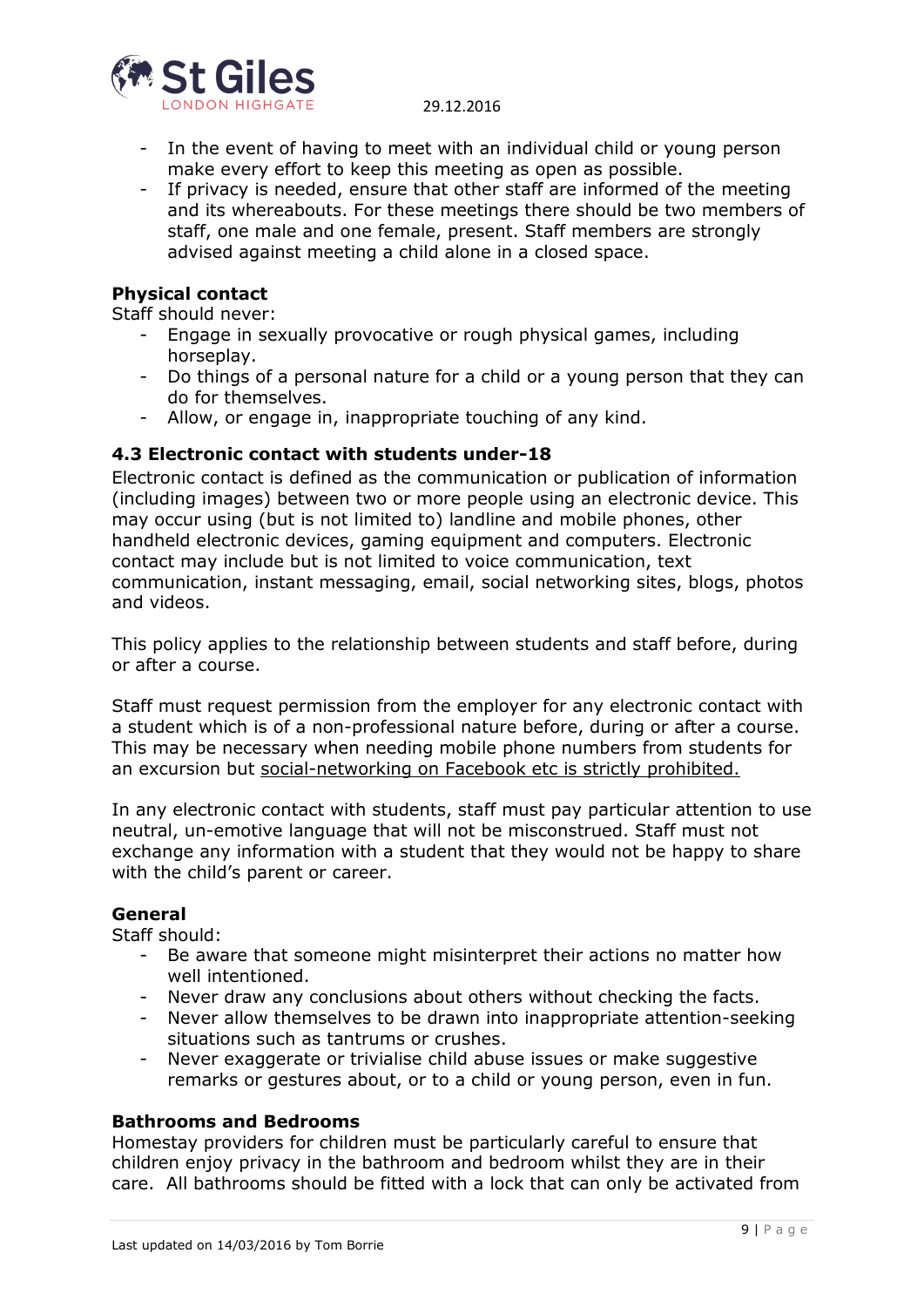

inside the bathroom and windows or glazing in doors must allow for complete privacy. Adults should knock before opening the door to the bedroom of any child in their care and should not enter the child's bedroom unless in an emergency. St Giles Highgate provides separate toilets for both male and female students under the age of 16.

## <span id="page-9-0"></span>**4.4 Anti-bullying policy**

St Giles has a written policy on bullying for staff in its Staff Handbook, and one for students in the Student Guide. A poster dealing with the issue of respect for other students is also displayed in each classroom. Bullying can be verbal, emotional and physical Bullying. Staff should also be aware of and take seriously the issue of cyber bullying.

## <span id="page-9-1"></span>**5. Safeguarding Procedures**

The following safeguarding measures are followed at St Giles Highgate in order to look after under-18s to ensure their safety and well-being.

The Principal conducts daily tours of the school's common ways to check for any fire or health and safety risks that might present a danger to students or staff. In addition there is an annual fire risk assessment of the school buildings and a general risk assessment of the premises. Our policy is to act promptly in response to recommendations made in the risk assessment reports.

Individual staff members or students can also approach the Principal directly with H&S concerns.

All new students on their first day at St Giles are made aware of our fire safety and first aid policies.

All students have one-to-one feedback meetings with their main class teacher every two weeks. This affords the school an opportunity to check on the general welfare of each student as well as eliciting feedback from the student about their course and their accommodation.

Any serious concerns expressed by students are followed up by arranging for a meeting with the Accommodation and Welfare Office, the Under-18 Welfare Officer, the Director of Studies, or the Principal.

All students are asked to complete a questionnaire at the end of their first week at St Giles in which they are asked for their opinion about the school and its services. Any serious concerns expressed by students are followed up by the Accommodation and Welfare Office, the Under-18 Welfare Officer, the Director of Studies, or the Principal.

During their first week in the school all students under the age of 18 have a meeting with the Designated Safeguarding Person, Nick Collett, to check that they have settled in with their homestay and have no particular welfare issues. The Designated Safeguarding Person will then conduct regular meetings with all under-18s on Wednesdays at 1.10. These meetings are obligatory. Under-18s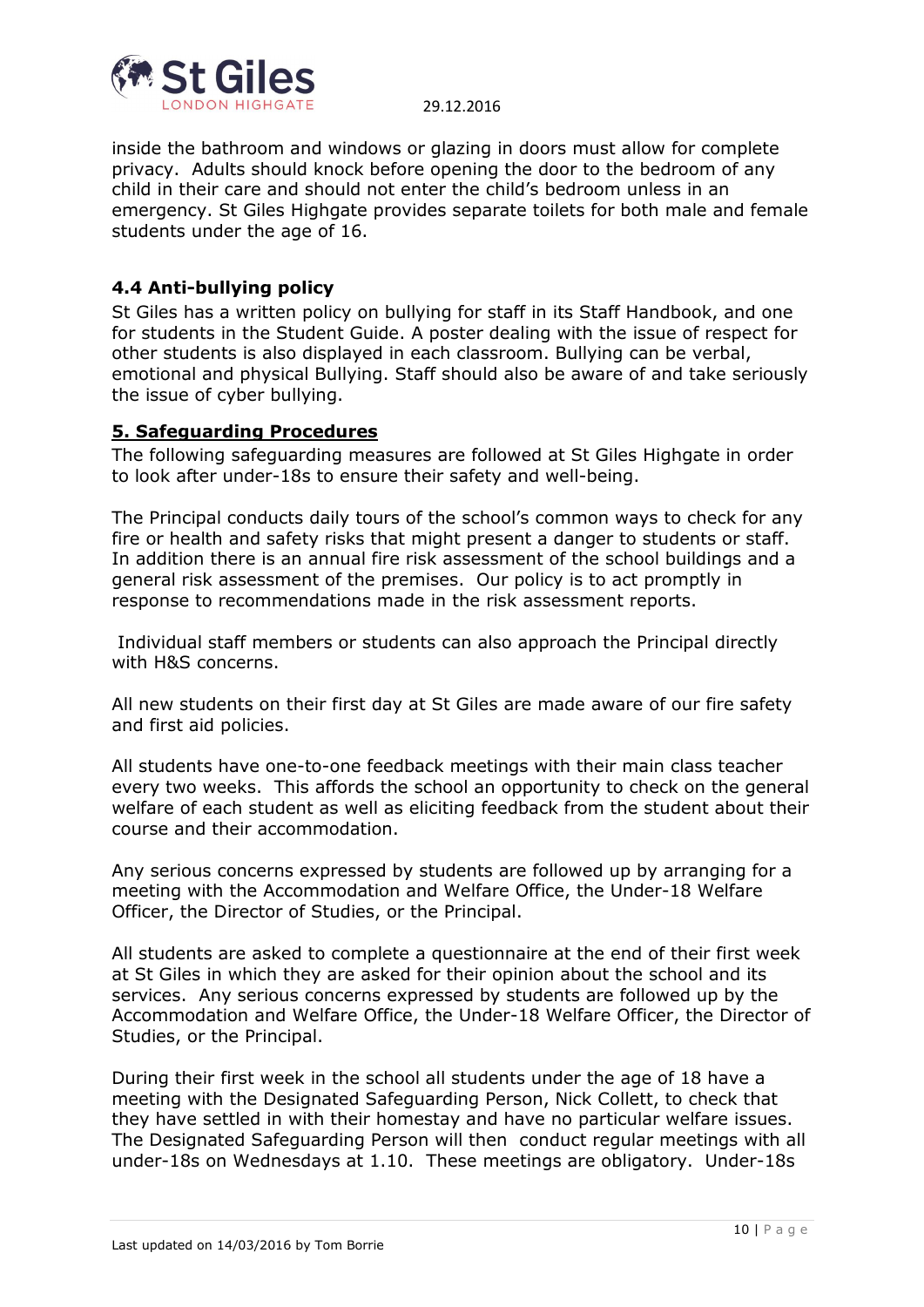

are invited to liaise with Nick at any time if they have any welfare concerns during their time at St Giles.

The following specific safeguarding measures are followed in order to help keep students who are under-18 safe from harm:

The school recommends that under-16s should take a course of 28 lessons per week

## <span id="page-10-0"></span>**5.1 Weekly lists**

The Designated Safeguarding Person compiles a weekly list of new and existing students who are under the age of 18. The list is displayed in the staffroom and a copy is also held by the duty officer. The out of hours' duty officer keeps upto-date next of kin details with them.

#### <span id="page-10-1"></span>**5.2 Absence from school**

All teachers must complete their class register at the beginning of each lesson. If all students in aged 14-17 are present then the teacher must hang the 'all correct and present' sign on the outside of their classroom door. The Director or Assistant Director of studies will check that all classrooms display this sign. If an U18 student is absent then teachers should not place this sign on the door. The Director or Assistant Director will then enter the classroom to take the name of the student(s) who are absent.

The 'All present and correct sign' must not be placed on classroom doors unless all U18 students are in the class regardless of whether the missing student has given the teacher prior notice of their absence. .

The age of students is also clearly indicated in class registrars and teachers must report the absence of any students who are under the age of 18 to the DoS, AWO or ADoS at the first appropriate break if the procedures in the above paragraph have not been followed. Teachers should only leave their classes unattended if there is a risk to the welfare of a student.

A copy of the absence procedure for U18s is displayed in the staffroom and included in the induction process,

## <span id="page-10-2"></span>**5.3 Leisure activities**

The School runs a series of activities for students as part of its social programme. Risk assessments are created for onsite and offsite events and include consideration of under-18s. Attendance at some activities are advertised and restricted for students who are over 18 only. Activities are advertised around the school and clearly marked either 'All ages welcome' or Over 18 only'

Students aged 14-15 will be entitled to three social program events per week included in their tuition fees. All students of this age are strongly encouraged to participate in the school's social program. The DSP, Welfare Officer, Social Program Officer or Principal will follow up cases of non-attendance to ascertain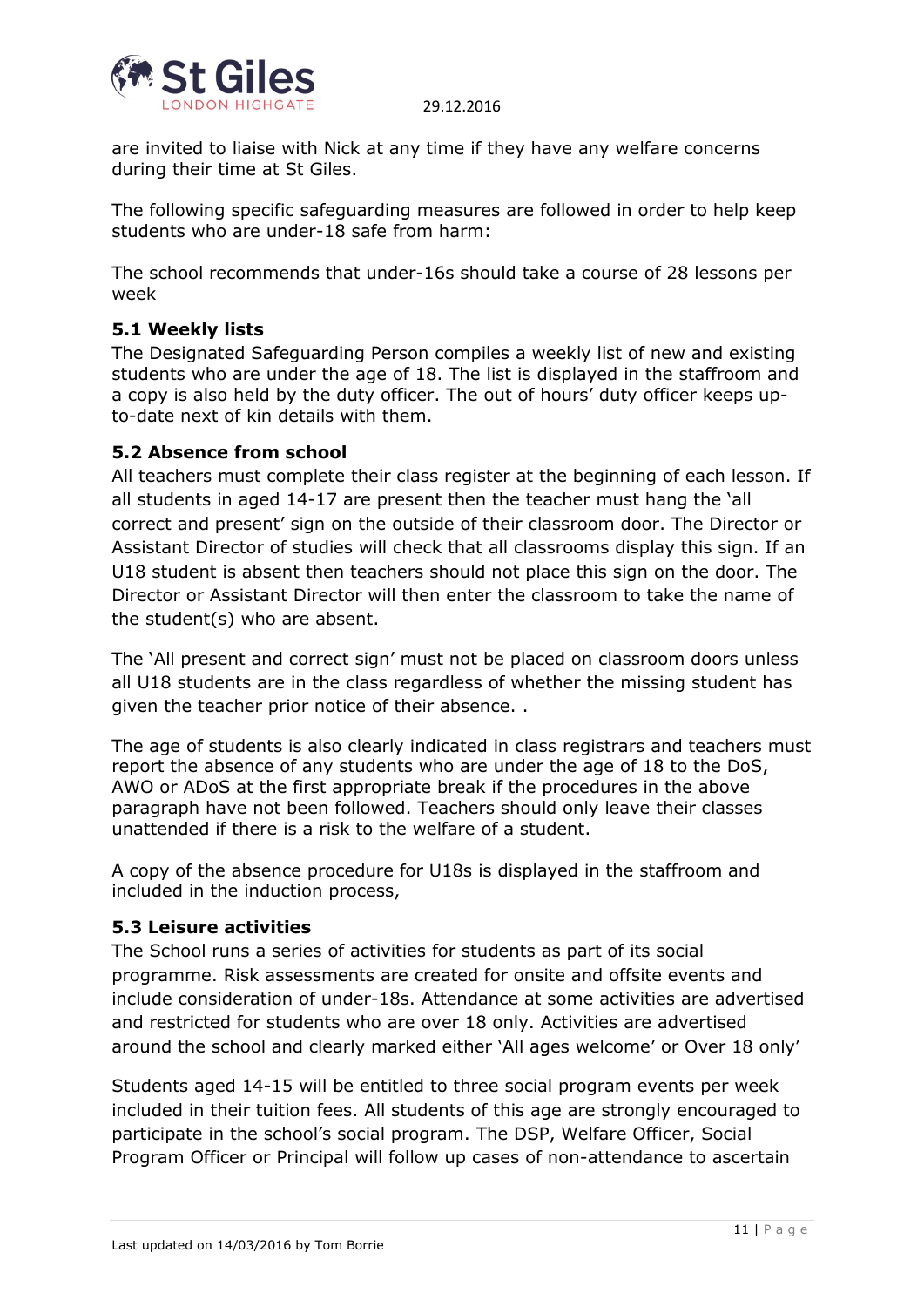

the reason why. (Students aged 14-15 who are accompanied by group leader may be exempt from these at activities at the discretion of the Principal)

## <span id="page-11-0"></span>**5.4 Taxi transfers**

We strongly recommend that students under the age of 18, book a taxi transfer through the school to facilitate their safe arrival and departure. However, parents may elect to opt out of this arrangement on behalf of their child and should forward the school the details of any relatives or guardians who will be meeting the child. Parents are informed that such arrangements may not be deemed adequate by the UKVI and may hinder their child's entry into the UK. Students aged 14-15 who are traveling to the UK without a parent or guardian must use the school's taxi transfer service.

## <span id="page-11-1"></span>**5.5 Outside of school**

All under-18s will receive a white student ID card (Adult students receive a blue card) with the school's and UK emergency phone numbers. A duty officer is available to take calls outside of the school's normal opening hours. Under-18s are given advice about how to stay safe in London during their induction by the Designated Safeguarding Person. This advice is also displayed on the company's website and throughout the school building.

## **5.6 Supervision at the school**

There is a rota for staff to supervise the school site during breaks. CCTV is in operation at the front of school, Café patio and café.

## **5.7 Leaving London**

**If a student is aged 14-15** then they cannot leave London without written permission from their parents/guardian. They must be accompanied by another student under the age of 18, or with a member of the school staff, or with an adult who has been approved by your parents, guardians or the school. We ask hosts to make sure students aged 14-15 go with this person or that they go to an arranged meeting point to wait for this person

The school and the student's hosts must know where the student is going, when they are going, how they will travel, when they will return, and who they will be with. If a students aged 14-15 does leave London without this permission, the school will act in accordance with the disciplinary policy for U18s and this may result in the student's course being cancelled.

## <span id="page-11-2"></span>**5.8 Vetting of other adults**

The School will ensure that it receives written confirmation from its partner organisations including its taxi transfer partner that they have effective and rigorous staff vetting procedures in place that include an enhanced DBS check for their staff members.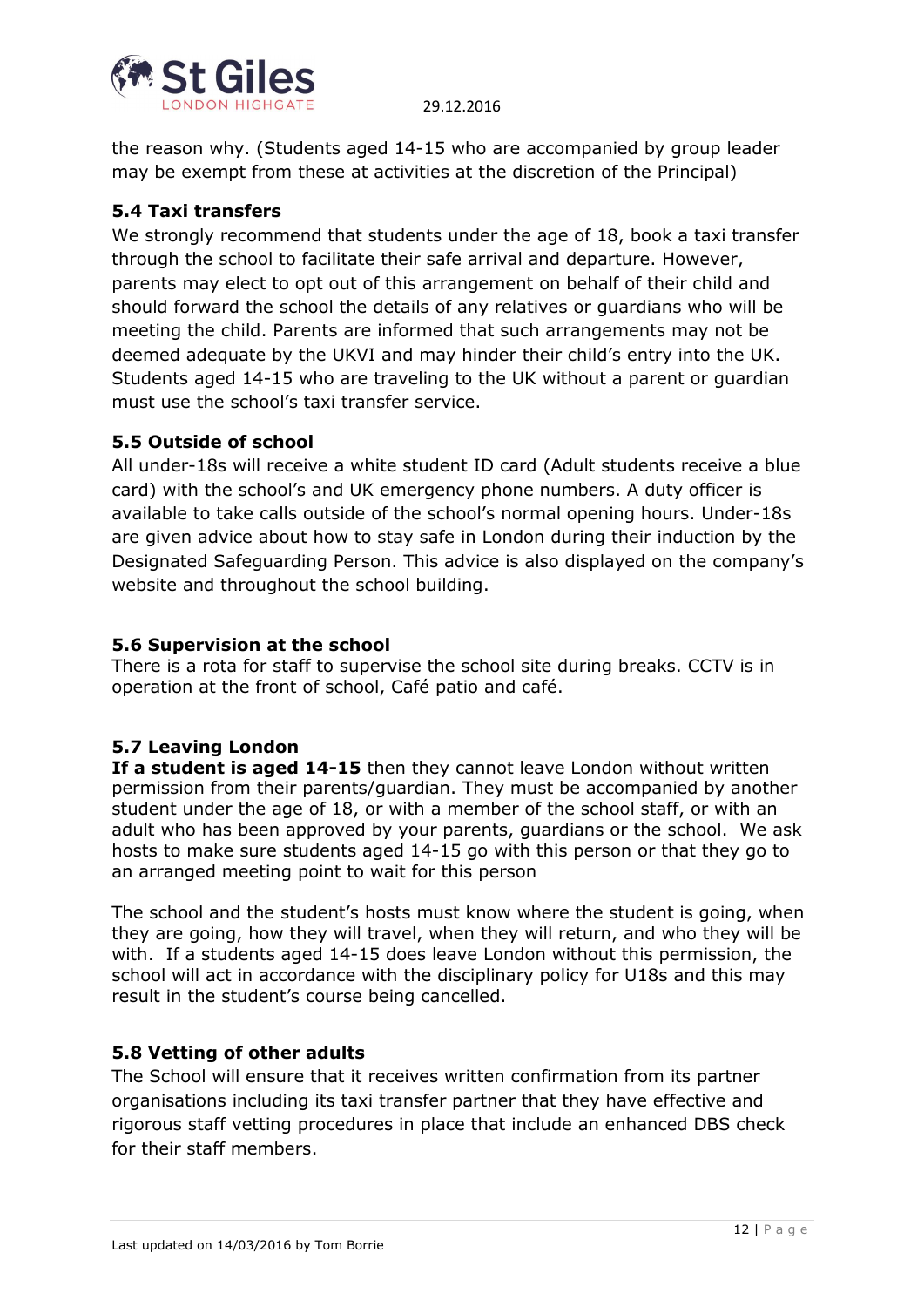

Agents will also be asked to provide confirmation that they have obtained a certificate of good conduct provided by the local law enforcement agency for any group leaders escorting groups that include under-18s.

## **5.9 Accommodation**

Students under the age of 18 who do not form part of a group and are not accompanied by an adult family member or guardian are only permitted to be accommodated in homestay accommodation. The main care provider in homestays accommodating under-18s is DBS checked. Under-16s are not accommodated with students aged 18 and over.

For students who are under the age of 16 there is a 21.00 pm curfew in place Sunday to Thursday inclusive and 22.00 Friday and Saturday; for students aged 16 and 17 the curfew times are 23.00 (Sunday to Thursday) and 00.00 (Friday and Saturday). In cases where a child does not return before the curfew begins the homestay should phone the child to ensure they are safe and should inform the school. If the homestay provider is unable to contact the child they should phone the St Giles emergency phone on 07796 552 488 . The emergency duty officer will continue to attempt to make contact with the child and if necessary will inform the police and parents/guardians. Use will be made of the tracker app which all under-18s are asked to download. The exact procedure is laid out in Appendix D

The school requires hosts to take under-16s to the school on their first day. The school will also show students the safest route to and from the school. Risk assessments have been conducted for these journeys.

Third party accommodation providers are accredited by the British Council and ensure homestay hosts have undergone an advanced DBS check.

## **5.10 Behaviour and Discipline**

Under-18s are expected to follow our school rules as laid out in the separate Disciplinary Policy for Students Aged 14 to 17.

St Giles' Student Disciplinary Code extends to excluding students from the school for more serious misdemeanours. Safeguarding takes precedence and we would not exclude an Under-18 unless we had informed their parents and made provision for their safe return home. Please see the St Giles website for our full Under-18 and our Adult Disciplinary Codes.

## **5.11 Radicalization and Extremism**

ELT organizations have been identified as areas where extremists may expound their views and try to involve others. Consequently, we have introduced measures to combat this risk.

From Day One we state our expectations to staff and students about respecting others' views and challenging any behavior which does not allow students and staff to work easily together. We aim to make our staff and students aware of the risk of radicalization and extremism, especially amongst under-18s from overseas, and to reassure them that they will be supported if reporting any concerns.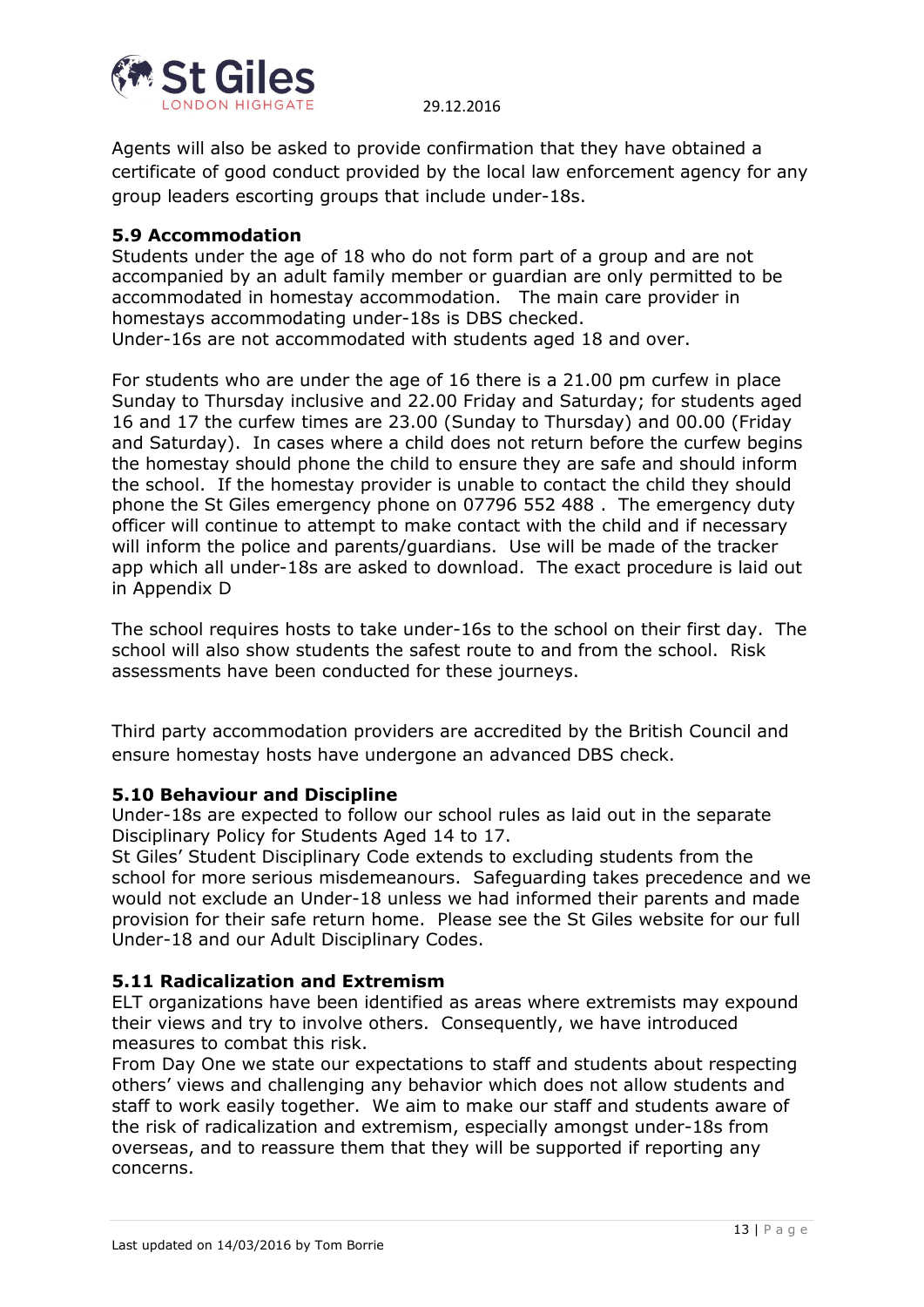

Our advice to under-18s includes educating them about the need for tolerance and acceptance of a range of views and this is positively encouraged by teachers during lessons.

We ensure that the school building is an environment where everyone feels safe and supported and we do not allow the display or promotion of inappropriate materials or organisations. The school's IT firewalls ensure that appropriate filters are in place and we aim to foster e-safety amongst students so that they are aware of what terrorist and extremist material may look like.

Staff are made aware that they should speak to the Principal or his deputy in his absence if they are concerned about a particular student.

Please see the school's separate Prevent Policy for further details including advice for host families. Details of local authority Prevent staff can be found at the end of this guide.

#### **5.12 Vulnerable students**

A list of students with Special Educational Needs or Medical Conditions will be distributed to key administrative staff and the relevant class teacher. Staff and homestay providers need to be particularly vigilant to safeguard any under-18s so listed. The school has a designated Special Needs Co-ordinator (SENCO), Gilly Reynolds, who can offer help and advice to students and staff in relation to learners with Special Educational Needs.

Students with permanent or temporary mobility issues will be provided with personal fire evacuation plans, and the school will try to ensure that any such students are placed in classrooms nearest to the main fire escape routes.

#### **5.13 E-safety**

All PCs on the school premises and the student Wi-Fi network in the school are protected by secure firewalls that prevent anyone accessing inappropriate content online. Our notice boards include advice on E-safety and offers advice to under-18s about how to stay safe online and what to do if they receive unwanted contact online or via text. The school also produces an 'Staying Safe Online' document for students.

#### **5.14 Fire Safety**

Under-18s are nearly always integrated into classes with other children and adults and rarely form closed groups. All students are informed about fire safety at their induction.

#### **5.15 First Aid and Medical Care**

Under-18s are reliant on adults for proper medical and first aid provision and may not themselves be the best judge of when to seek assistance. We therefore ask all staff and homestay providers to be especially vigilant in relation to the health of under-18s under their supervision or in their care. Within the school we have trained First Aiders. Staff members supervising social programme activities who are not First Aid trained will contact the emergency services in the case of injury to a child in their care. Homestay providers may be able to offer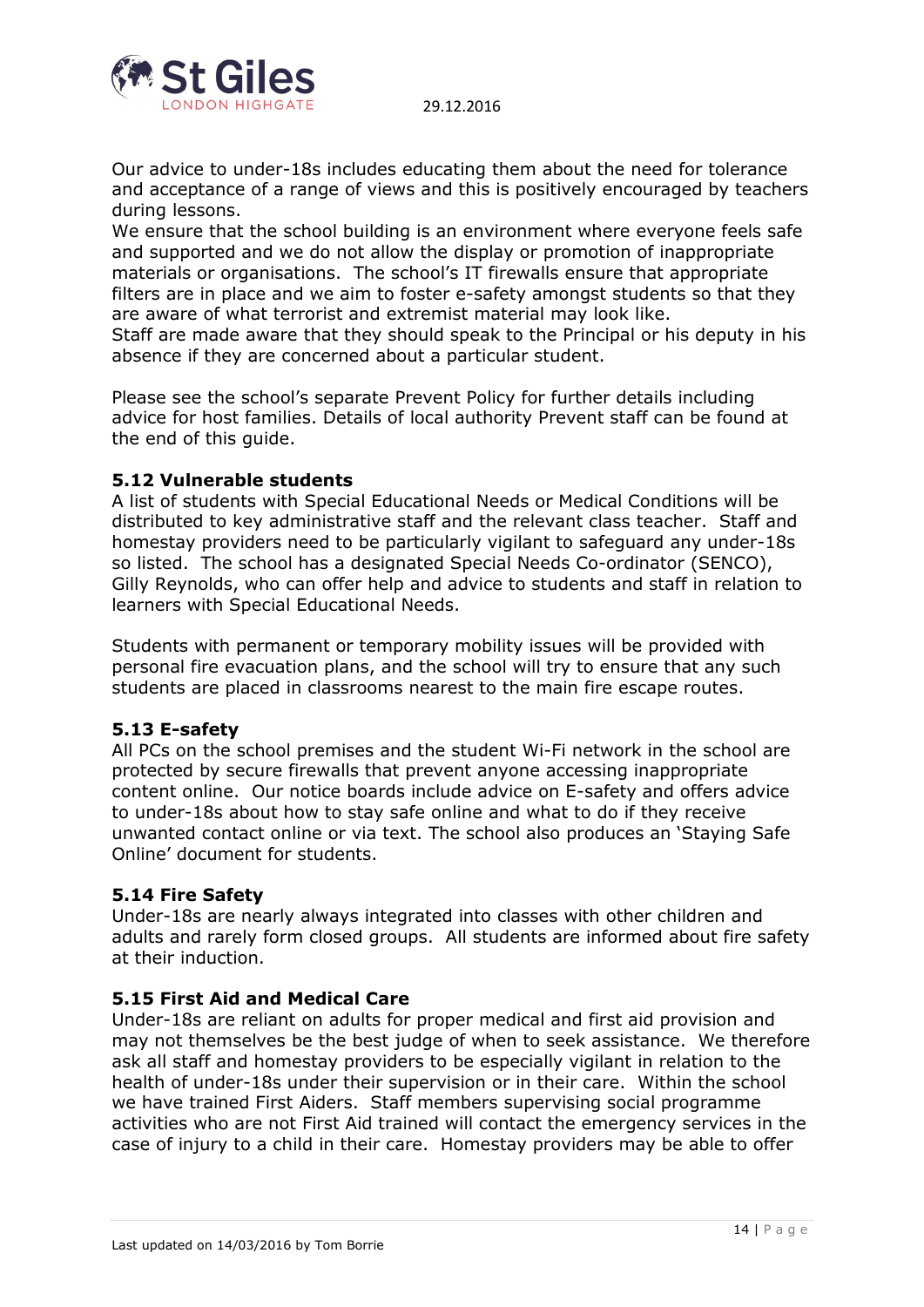

limited medical care but should help under-18s in their care receive all necessary medical attention through their own GP.

## **5.16 Private Fostering**

Private fostering is when a child under the age of 16 (or 18 if disabled) is cared for by someone who is not their parent or a close relative. This is a private arrangement made between a parent/school and a carer/homestay provider for 28 days or more. It is a legal requirement that St Giles contacts the relevant local authority to inform them that a child will be living in a private fostering arrangement with one of St Giles' homestays. Details of local authority contacts can be found at the end of this document and are displayed in the main reception office and Director of Studies' office.

## **5.17 Age of sexual consent**

All students are informed on their first day at the school that there will be students aged from 14 upwards in the school and that the age of sexual consent in the UK is 16. This information is also available in the school's Disciplinary Policy

## **5.18 Under 18s in an Adult Environment**

The school makes clear in its publicity that the school is an adult environment and parents or guardians are asked to sign parental consent forms before any U18s can begin lessons. However, it is important that all staff remain mindful to the fact that children are present within this adult environment. Some aspects to consider include:

- **The age of consent in the UK is 16 but that his may vary from country to country**: The age of consent is clearly stated in the students guide.
- **Material selection and topics for discussion:** Teaching staff should be mindful that while more 'grown up' themes such as politics and economics are acceptable areas for discussion, some topics, such as drugs, alcohol or topics of a sexual nature should not be used in a mixed age classroom. If a teacher has any doubts over the suitability of materials or lesson topics then they should consult with the Director or Assistant Director of Studies
- **Supervision outside lesson times**: Although U18s are not formally supervised during break times; a member of staff will be present in the café during these times while front office staff are able to observe the front of the building. CCTV monitors are installed in the from office, Principal's office and Café.
- **Washrooms**: Separate washrooms are provided for male and female students under the age of 16. Staff should ensure that no one over this age uses these facilities.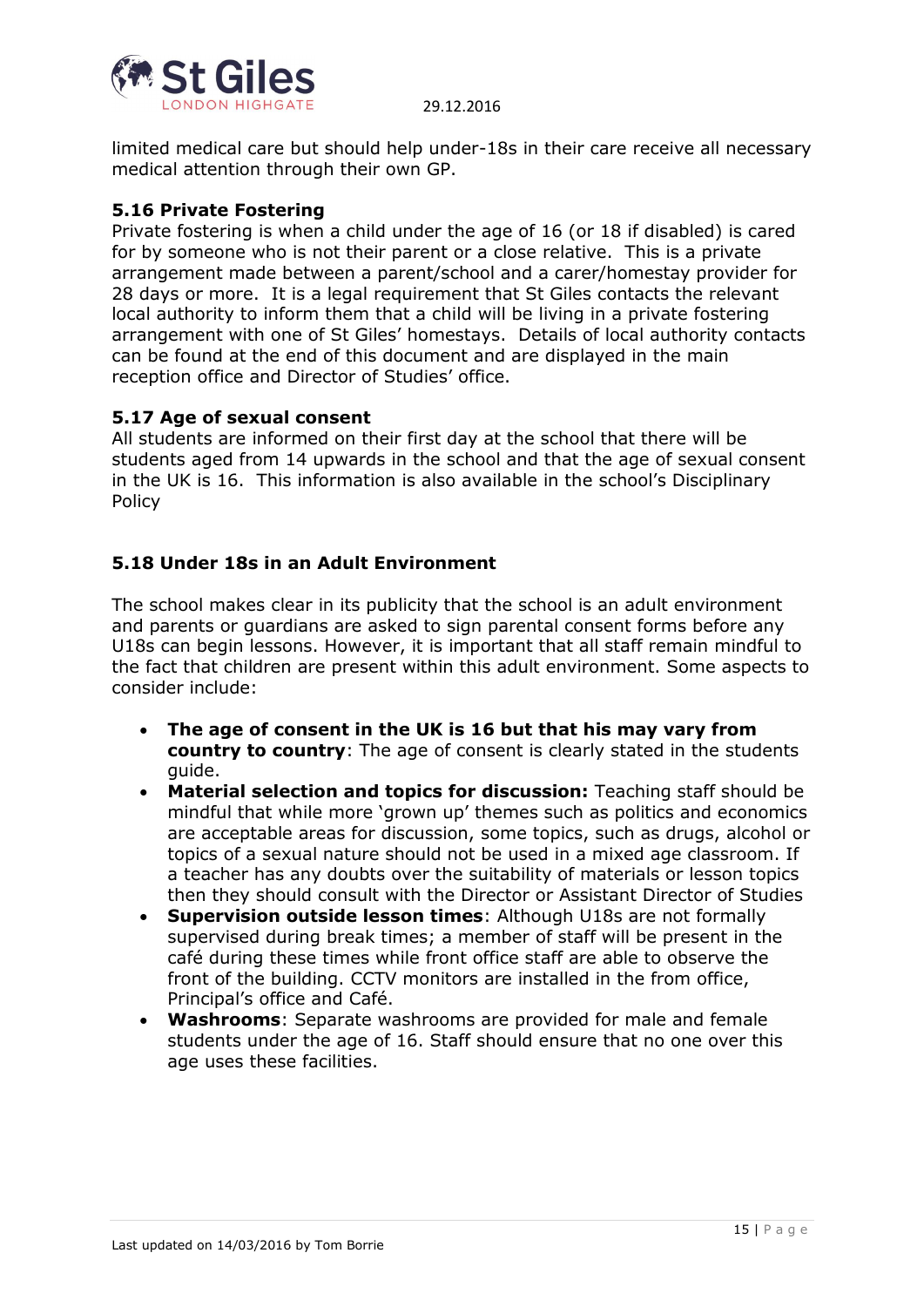

## <span id="page-15-0"></span>**6. Sharing Information Regarding Child Protection**

Good communication is essential in any organisation. At St Giles every effort will be made to assure that, should individuals have concerns; they will be listened to and taken seriously.

It is the responsibility of the management to ensure that information is available to, and exchanged between all those involved in this organisation and its activities. Some information is confidential and should only be shared on a strictly need-to-know basis.

## <span id="page-15-1"></span>**6.1. Children and young people**

St Giles will act to ensure that young students have information about how, and with whom, they can share their concerns, complaints and anxieties. When sharing information, St Giles' personnel will be sensitive to the level of understanding and maturity, as well as to the level of responsibility, of the people with whom they are sharing information.

#### <span id="page-15-2"></span>**6.2. Parents**

Parents / persons with parental responsibility are ultimately responsible for their children's welfare at all times, and they should be assured that their children are involved with a credible organisation. We achieve this by having a full copy of this Child Protection Policy available for anyone to view.

#### <span id="page-15-3"></span>**6.3. Staff**

As an organisation, which works with children and young people, it is imperative that each member of the St Giles staff is aware of their responsibilities under the Child Protection legislation and has a working knowledge of St Giles procedures.

Each member of staff will receive training at induction. This training will include being given a copy of the school's child protection and safeguarding policy and completing a training module on child protection equivalent to a level one course. There will also be regular ongoing training sessions for all staff members.

#### <span id="page-15-4"></span>**6.4. Other Bodies**

A copy of our Child Protection Policy will be made available to any other appropriate body.

#### <span id="page-15-5"></span>**7. What is Child Abuse?**

Child Abuse is a term to describe a range of ways in which people harm children. Often the person is known and trusted by the child. All children without exception have the right to protection from abuse regardless of gender, ethnicity, disability, sexuality or beliefs.

Child abuse is defined as, neglect, physical injury, sexual abuse or emotional abuse inflicted or knowingly not prevented, which causes significant harm or death. (NSPCC 1999)

#### <span id="page-15-6"></span>**7.1. Awareness of actual or likely abuse**

Cases of abuse become apparent in a number of ways:

- A child may tell someone they are being abused.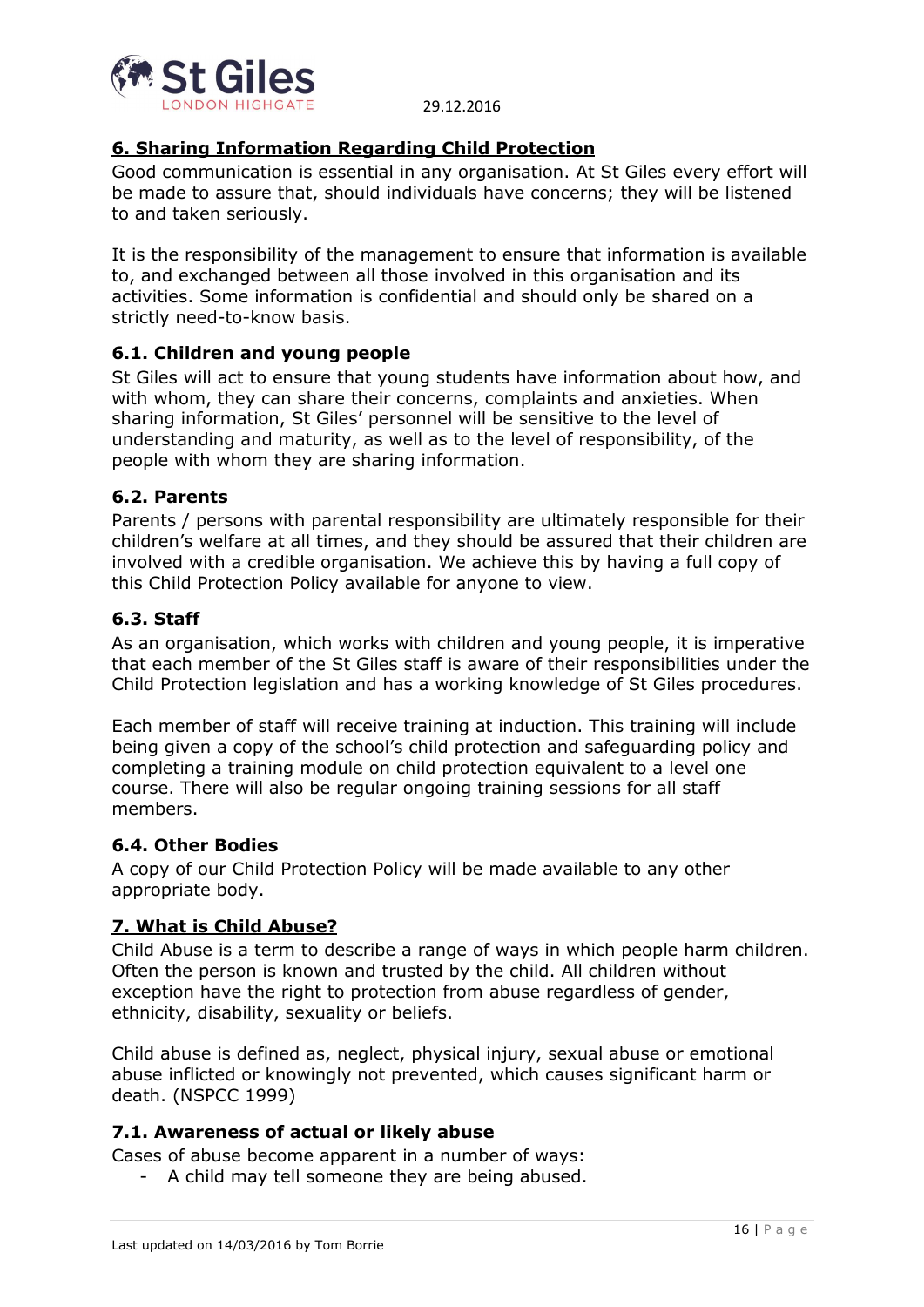

- Someone may disclose that a child has told them, or they believe a child is or has been abused.
- A child may show signs of physical injury with no satisfactory explanation for its cause.
- A child's behaviour may indicate that it is likely he / she is being abused.
- A member of staff's behaviour or way he / she relates to a child causes concern.

## <span id="page-16-0"></span>**7.2. Signs of neglect or abuse**

Eating disorders, being withdrawn, aggression, being disruptive, absence, self harm, change of conduct, homesickness, not wanting to return home, being inattentive, lack of hygiene, clinging to staff etc. are just some of the possible signs.

## <span id="page-16-1"></span>**8. Procedure for Reporting Allegations or Suspicions of Abuse**

#### <span id="page-16-2"></span>**8.1. Responsibility of staff to report**

It is not only the duty of St Giles staff but a legal requirement to disclose cases of abuse or allegations of abuse to the Designated Safeguarding Persons without delay. It is **NOT** for staff to decide whether or not a suspicion or allegation is true. All suspicions or allegations of abuse must be taken seriously.

#### **If a member of staff has suspicions, they should contact the Child Protection Officer in confidence. If a child or young person starts to talk to the staff member directly, they should allow that person to disclose and should allow them to continue talking following the guidelines below. They should then see the Designated Safeguarding Person in confidence.**

## <span id="page-16-3"></span>**8.2. What to do if abuse is suspected or disclosed**

- Never guarantee absolute confidentiality, as Child Protection will always have precedence over any other issue.
- Endeavour to meet the child in a semi-public or visible space if possible
- Listen to the child, rather than question him / her directly.
- Offer him / her reassurance without making promises, and take what the child says seriously.
- Allow the child to speak without interruption.
- Accept what is said it is not your role to investigate or question.
- Do not overreact.
- Alleviate feelings of guilt and isolation, while passing no judgment.
- Advise that you will try to offer support, but that you must pass the information on.
- Explain what you have to do and who you have to tell.
- Record the discussion accurately, as soon as possible after the event,
- Use the child's words or explanations do not translate into your own words, in case you have misconstrued what the child was trying to say.

## <span id="page-16-4"></span>**8.3. Record keeping**

All records, information and confidential notes should be kept by the Designated Safeguarding Person in separate files in a locked room or in secure electronic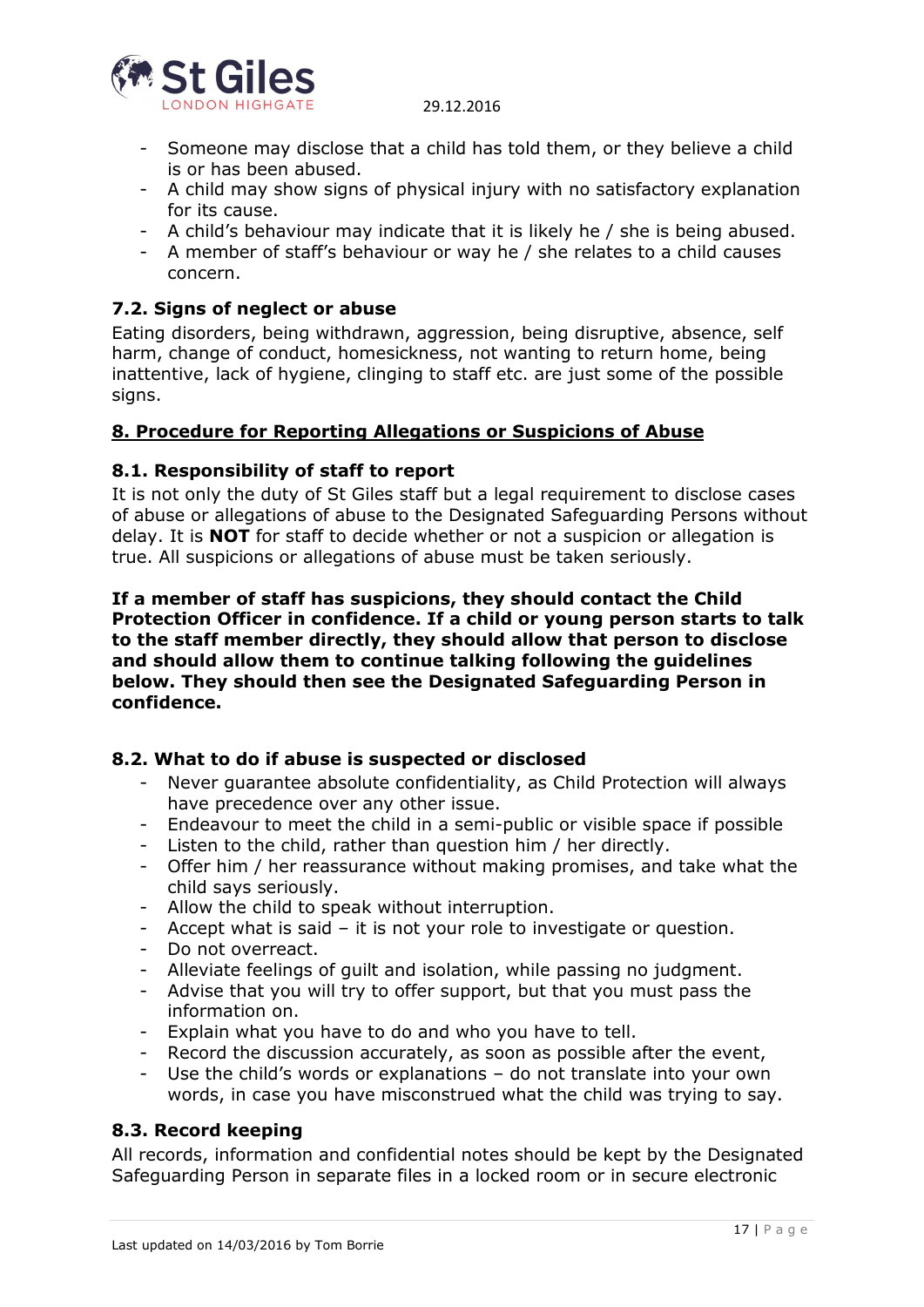

files. Only the Principal and Director of Studies or another nominated senior manager and the Designated Safeguarding Person will have access to these files.

## <span id="page-17-0"></span>**8.4. The Records**

In any case where an allegation is made, or someone in St Giles has concerns, a record should be made. *Details must include, as far as practical:*

- Name of child or young person
- Age
- Home address (if known)
- Date of birth (if known)
- Name/s and Address of parent/s or person/s with parental responsibility
- Telephone numbers if available
- Is the person making the report expressing their own concerns, or passing on those of somebody else? If so, record details
- What has prompted the concerns?
- Include dates and times of any specific incidents
- Has the child or young person been spoken to?
- If so, what was said?
- Has any individual been identified in the allegation?
- If so, record details
- Who has this been passed on to, in order that appropriate action is taken? E.g. school Principal, Accommodation & Welfare officer, Director of Studies, local social services, police etc.
- Has anyone else been consulted?
- If so, record details
- ACTION TAKEN: this must be recorded.

#### **What happens when an allegation is made against a St Giles student?**

It may happen that the person being accused of abusing a child is a student at St Giles, either an adult or a child themselves. In such circumstances the school has a duty of care to both parties involved. The procedure is the same as for dealing with an allegation of abuse made against an adult but the school will take particular care to offer support and confidentiality to the alleged perpetrator. The school will ensure that the alleged victim is kept safe and the alleged perpetrator may be excluded from the school or asked to change class or homestay in order to avoid further contact with the alleged victim. The Principal will contact the Haringey LSCB immediately on 020 8489 5762/4582. No decisions will be made on further action without referring to the LSCB.

#### **Designated Child Protection Persons**

For reasons of confidentiality the only people who need to know this information are the following designated Child Protection Persons: The Principal, Director of Studies, Accommodation and Welfare officer, and any other staff members with specific responsibility for under-18s. These will report to the Principal.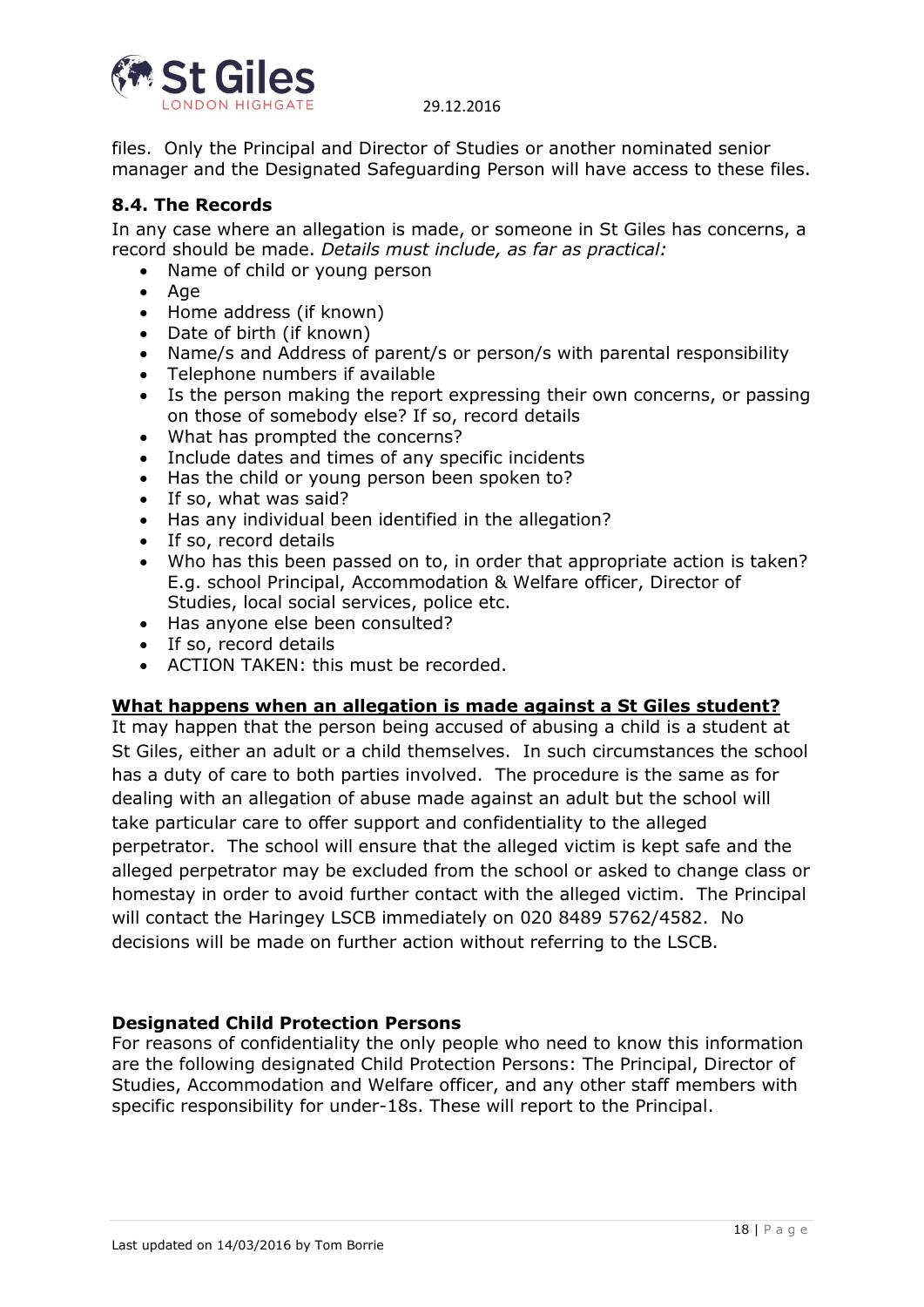

## <span id="page-18-0"></span>**9.0. Further Action**

Once a statement has been collected from a student further questioning should be avoided apart from important clarification of factual detail.

A senior management representative (usually the Principal) and the child protection officer will meet at the earliest possible opportunity to consider an appropriate course of action in response to the information revealed by the student and consider any other relevant information.

The Principal will decide if it is appropriate to involve other members of the school staff, e.g. the Director of Studies, the Accommodation & Welfare officer at this stage, and also whether to inform the student's agent and parents. There may be no need to take any further action in which case this decision should be recorded in writing.

The Managing Director should also be briefed of developments and further action may include the immediate removal of any imminent threat of danger, seeking advice from the Local Authority Designated Officer, contacting the police, or making a referral to the Disclosure and Barring Service (DBS) depending on the severity of the allegation.

## <span id="page-18-1"></span>**9.1 Contacting the Local Authority**

The Local Authority Designated Officer (LADO) at Haringey Safeguarding Children Board can be reached at 020 8489 3654/1406 and Emergency Out-of-Hours Duty Team on 020 8489 0000 or at the following address: [lscb@haringey.gov.uk](mailto:lscb@haringey.gov.uk)

#### **Haringey Council:**

020 8489 5762/4582 or email: [privatefostering@haringey.gov.uk](mailto:privatefostering@haringey.gov.uk)

#### **Haringey LADO:**

**Sarah Roberts:** 020 8489 3654/1406 or email [LADO@haringey.gov.uk](mailto:LADO@haringey.gov.uk)

#### **Barnet Council:**

0208 359 2000 or email: [mash@barnet.gov.uk](mailto:mash@barnet.gov.uk) or [mariana.graham2@barnet.gov.uk](mailto:mariana.graham2@barnet.gov.uk)

#### **Barnet LADO:**

**Liz Stirrat**: 0208 359 4528 or email [liz.stirrant@barnet.gov.uk](mailto:liz.stirrant@barnet.gov.uk)

#### **Islington Council:**

020 7527 7400 or email [csctreferrals@islington.gov.uk](mailto:csctreferrals@islington.gov.uk)

## **Islington LADO:**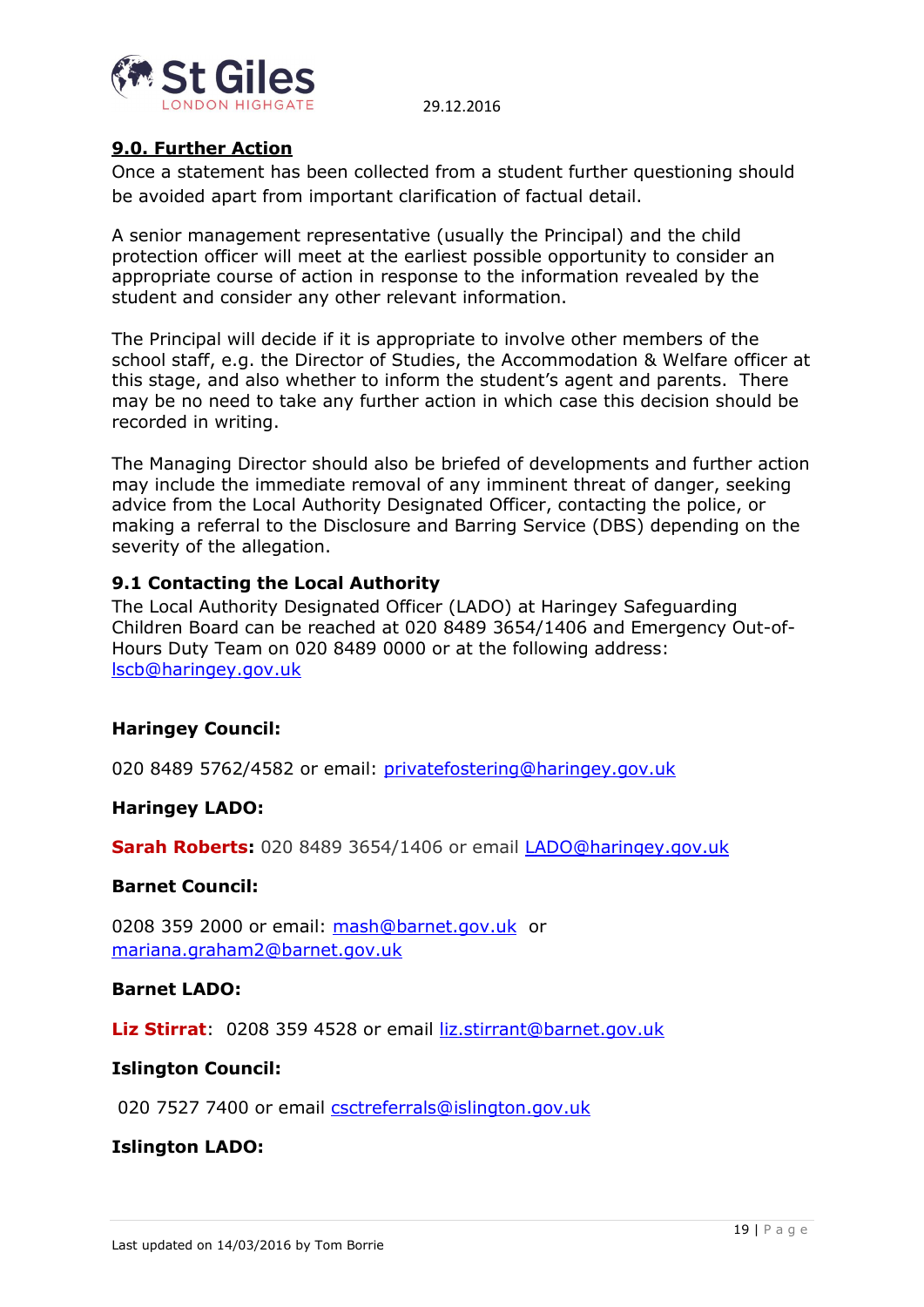

**Laura Eden**: 020 7527 8066 or email [laura.eden@islington.gov.uk](mailto:laura.eden@islington.gov.uk)

## **9.2 Referrals to the Disclosure and Barring Service**

A referral must be made to the DBS when the St Giles school: withdraws permission for an individual to engage in *work with under-18s* or would have done so had that individual not resigned, retired, been made redundant or been transferred to a position which does not involve contact with under-18s, because they think that the individual has:

- engaged in *relevant conduct*; i.e. action or inaction that has caused: neglect, emotional/psychological, sexual, or physical harm
- satisfied the *Harm Test*; to harm or cause harm, put a child at risk, attempt to harm or incite others to harm
- <span id="page-19-0"></span>received a caution or conviction for a *relevant offence*

If these conditions have been met the information must be referred to the DBS.

The referral should be made to the DBS when the provider has gathered sufficient evidence as part of their investigations to support their reasons for withdrawing permission to engage in *work with under-18s* and in following good practice, consulted with their Local Authority Designated Officer (LADO) or Health and Social Care Trust Designated Officer if appropriate.

## **9.3 Raised awareness of associated areas of child protection**

St Giles Highgate wants all staff and homestay providers to be aware of associated areas of child protection. Child Sexual Exploitation, Female Genital Mutilation and Radicalization are all issues that have been in the news recently and everyone working for or with the School should be aware of these potential threats to child safety.

## **10. CCTV**

In order to improve site security CCTV is operational on the school premises. A copy of the school's CCTV policy is available in the staffroom.

## **11. Prevent**

The school operates a Prevent policy. *Prevent* is a government-backed strategy designed to engineer a greater degree of social cohesion by tackling violent and non-violent extremism and reducing the threat of radicalisation in our community. A copy of this policy can be found in the staff room.

The school's PREVENT Officer is Sally Jones (The Director of Studies) If you have any concerns regarding a student's behaviour then please notify Sally Immediately. In the event of Sally's absence then please speak to the Principal or the Assistant Director of Studies.

Below are the details of the local authorities PREVENT contacts: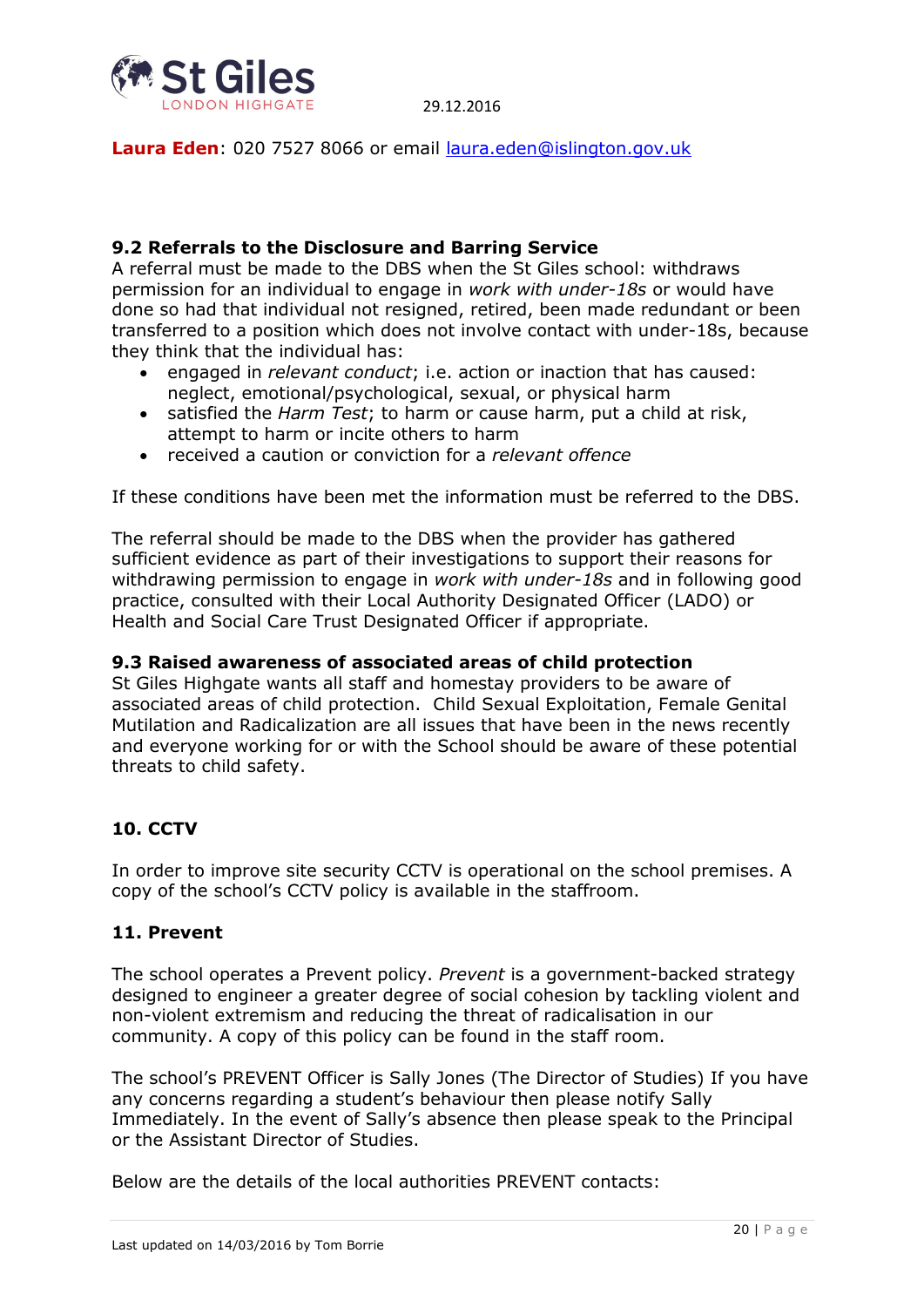

## **Christina Andrew** - **Community Safety Project Officer, Environmental Services & Community Safety**

Haringey Council

6th Floor, Alexandra House, London, N22 7TR

T. 020 8489 1280

[christina.andrew@haringey.gov.uk](mailto:christina.andrew@haringey.gov.uk)

[christina.andrew@haringey.gcsx.gov.uk](mailto:christina.andrew@haringey.gcsx.gov.uk)

#### **Leon Joseph - Strategic Lead Hate Crimes**

Haringey Council Commissioning Service

4th floor, River Park House

225 High Road, N22 8HQ

Tel: 0208 489 3884 Mobile: 07870 157 669

[leon.joseph@haringey.gov.uk](mailto:leon.joseph@haringey.gov.uk)

[leon.joseph@haringey.gcsx.gov.uk](mailto:leon.joseph@haringey.gcsx.gov.uk)

#### **Additional Resources**

1. Free online Child Protection training from Barnardos

[http://www.barnardos.ie/what-we-do/training/elearning/elearning-course](http://www.barnardos.ie/what-we-do/training/elearning/elearning-course-introduction-to-child-protection.html)[introduction-to-child-protection.html](http://www.barnardos.ie/what-we-do/training/elearning/elearning-course-introduction-to-child-protection.html)

2. Haringey Local Safeguarding Children Board

<http://www.haringeylscb.org/>

3. The Safe Network provides safeguarding information related to activities outside the home.

<http://www.safenetwork.org.uk/Pages/default.aspx>

4. Further information about child abuse

[www.nspcc.org.uk/preventing](http://www.nspcc.org.uk/preventing)

5. British Council guidance on under-18s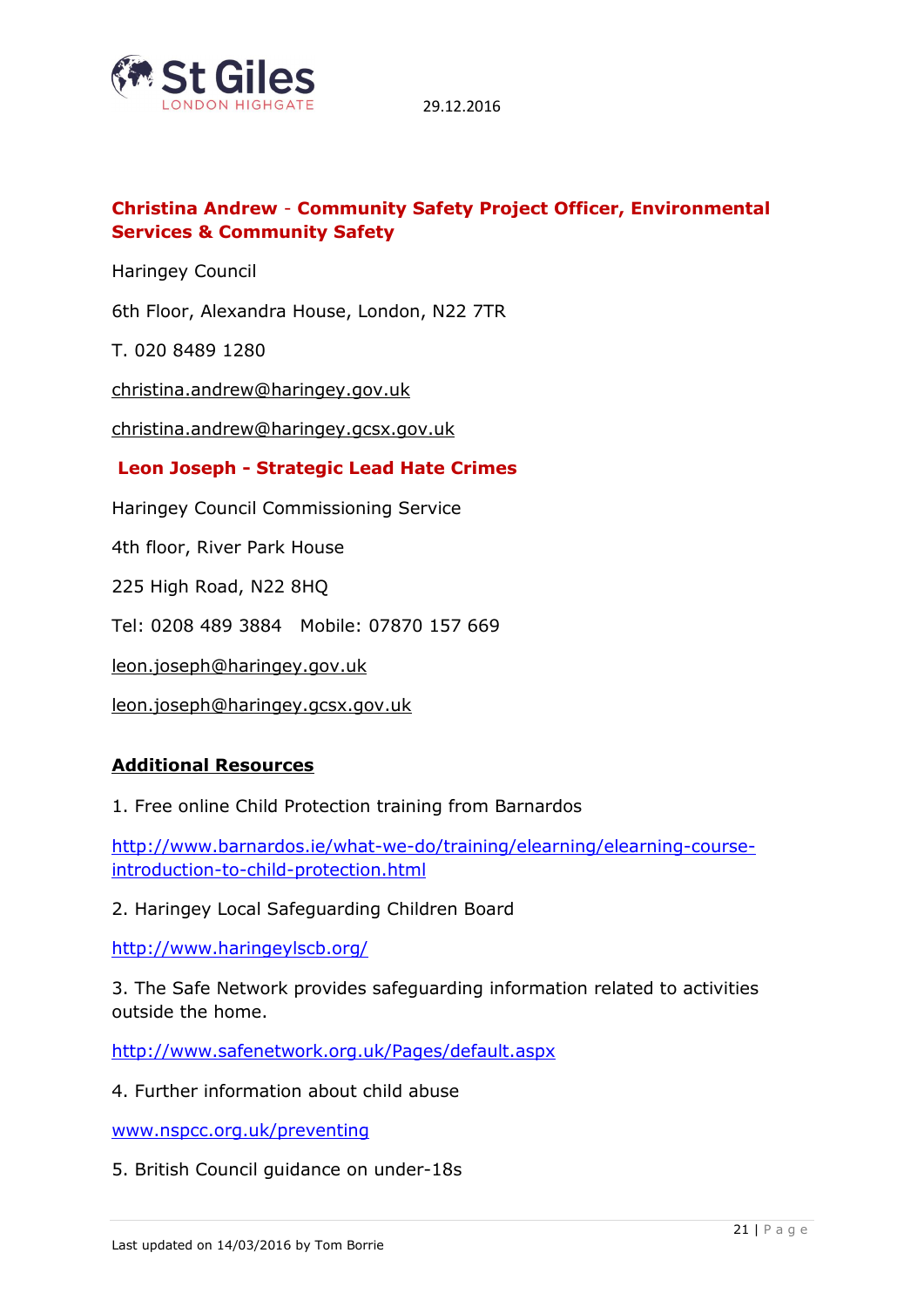

[http://www.britishcouncil.org/education/accreditation/information-centres/care](http://www.britishcouncil.org/education/accreditation/information-centres/care-children)[children](http://www.britishcouncil.org/education/accreditation/information-centres/care-children)

6. NSPCC ChildLine: 0800 1111

[www.childline.org.uk](http://www.childline.org.uk/)

7. UK Safer Internet Centre

This site contains advice on how to use the internet and new technologies safely and responsibly. [www.saferinternet.org.uk](http://www.saferinternet.org.uk/)

## **Appendix A: Safeguarding Incident Concern Form Concern (& Disclosure/Allegation) Form**

Please complete and give to a Designated Safeguarding Person (Tom, Sally, Nick) if you have any Safeguarding concerns about an under 18 student. You must complete the boxes in bold; the other information can be filled in by the DSP later.

| <b>Date</b>                                                                                                                      |  |
|----------------------------------------------------------------------------------------------------------------------------------|--|
| <b>Student first name</b>                                                                                                        |  |
| <b>Student family name</b>                                                                                                       |  |
| Gender                                                                                                                           |  |
| Date of birth                                                                                                                    |  |
| <b>Nationality</b>                                                                                                               |  |
| Group / individual                                                                                                               |  |
| <b>Student ID</b>                                                                                                                |  |
| <b>Name of person noting</b><br>concern                                                                                          |  |
| <b>Role/Connection with St</b><br><b>Giles</b>                                                                                   |  |
| Date and time concern noted                                                                                                      |  |
| <b>Location</b>                                                                                                                  |  |
| <b>Concern</b> (Please provide as<br>much detail as possible)                                                                    |  |
| $NB:$ If reporting a disclosure /<br>allegation made by a student,<br>please use this space to<br>describe verbatim (or as close |  |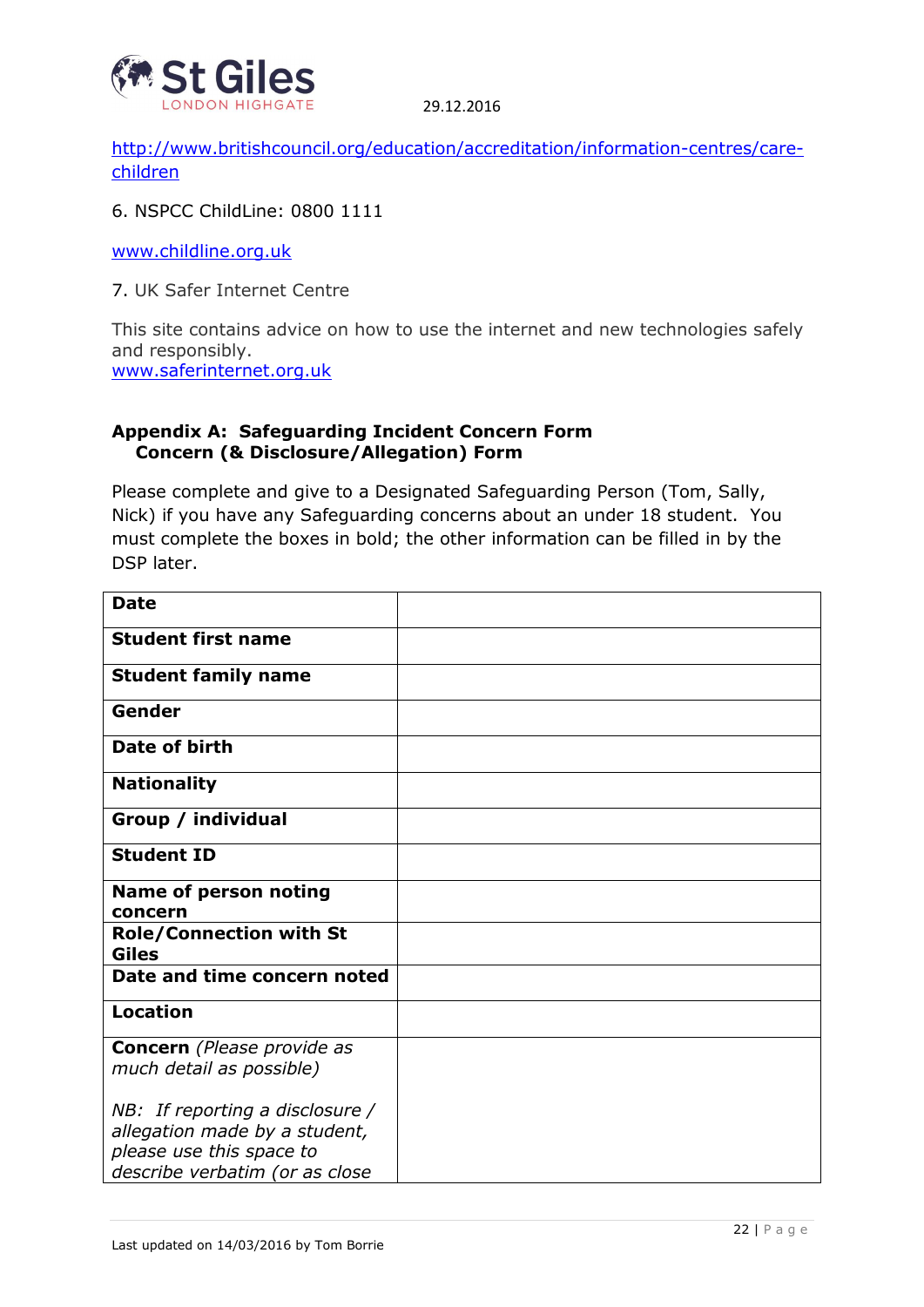

| as you can remember) the<br>conversation. Use the other<br>side or additional sheets to<br>write more. |  |
|--------------------------------------------------------------------------------------------------------|--|
| <b>Signed</b>                                                                                          |  |

**Response to concern:** This section to be filled in by the DSP/DSL. Do parents / group leader / agent / homestay /others need to be informed?

| <b>Response</b> | By whom | When |
|-----------------|---------|------|
|                 |         |      |
|                 |         |      |
|                 |         |      |

#### **Appendix B: Safeguarding Incident Referral Form Referral Form**

(Information to be sent to relevant local authority and completed by Principal, DSP or Director of Studies)

| <b>Date &amp; Time</b> (form submitted) |                                 |
|-----------------------------------------|---------------------------------|
| <b>Name of School</b>                   | St Giles International Highgate |
|                                         | 51 Shepherds Hill, N6 5QP       |
| Referrer's name & contact<br>details    |                                 |

## **Details of Staff / Other Adult / Student involved**

| <b>Full name</b>              |  |
|-------------------------------|--|
| Date of birth                 |  |
| Gender                        |  |
| <b>Nationality</b>            |  |
| Any disability?               |  |
| Role / connection with school |  |
| <b>Home address</b>           |  |

#### **Details of Student under 18 involved**

| <b>Full name</b>          |  |
|---------------------------|--|
| Date of birth             |  |
| Gender                    |  |
| <b>Nationality</b>        |  |
| Any disability?           |  |
| <b>Address in London</b>  |  |
| Parents' name & email     |  |
| Is student known to be at |  |
| risk?                     |  |

#### **Details of Alleged Incident**

| Date & time of incident  |  |
|--------------------------|--|
| <b>Place of incident</b> |  |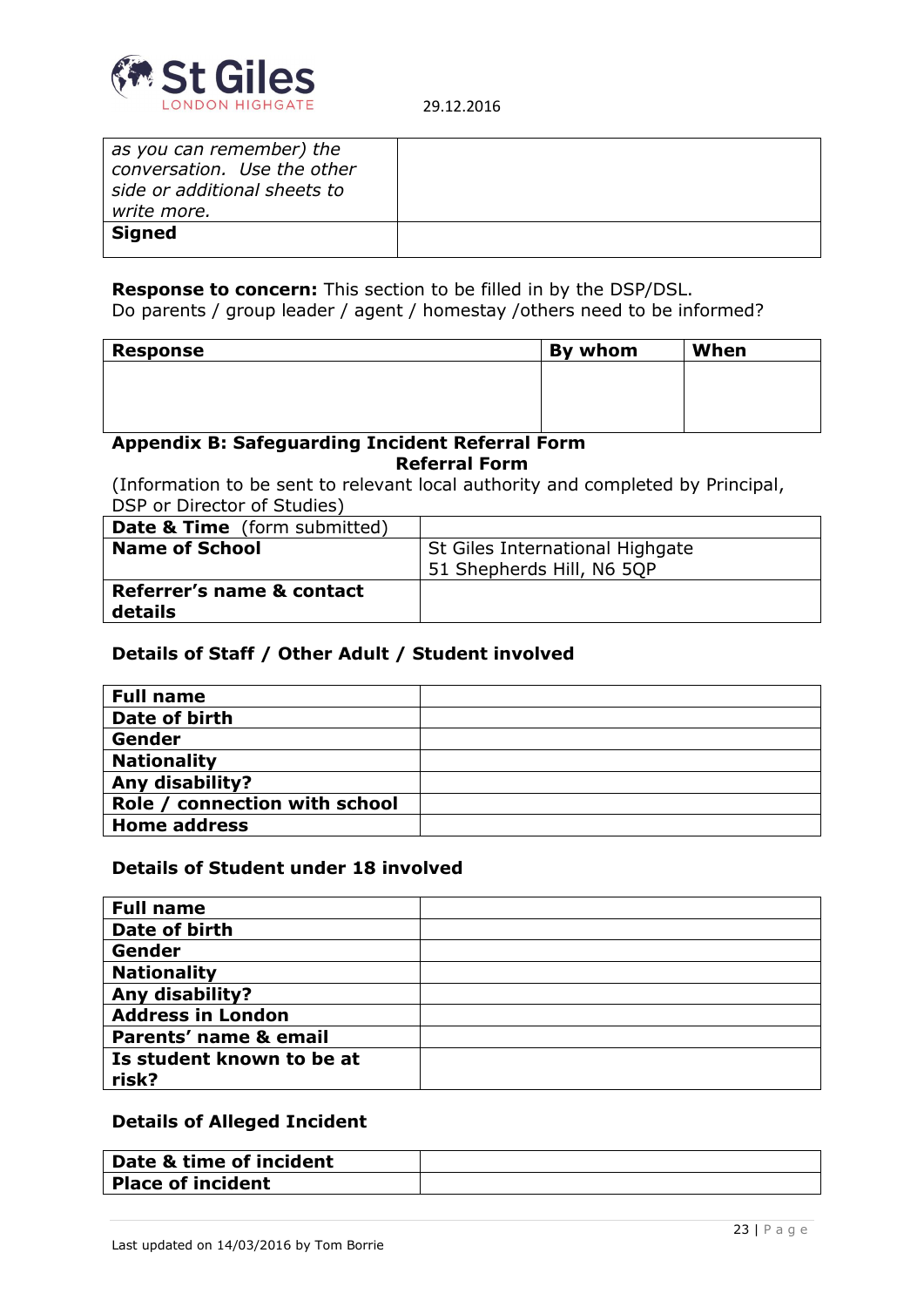

| <b>Brief circumstances of incident</b> |  |
|----------------------------------------|--|
|                                        |  |
|                                        |  |
|                                        |  |
| <b>Names of potential witnesses</b>    |  |
| Any other information?                 |  |

#### **Nature of Allegation**

| <b>Category</b> (physical / sexual) |  |
|-------------------------------------|--|
| <b>Was technology involved?</b>     |  |
| If Yes, what type?                  |  |
|                                     |  |

| <b>Signed</b><br>$h_{1}$<br>---<br>. |  |
|--------------------------------------|--|

## **Appendix C: Action to be taken by staff if a student under 18 years goes missing from a school excursion/off-site activity**

- 1. Check that all the other students are present. All staff and students should be asked to explain when they last remember seeing the missing student
- 2. A member of staff will search the immediate vicinity and if at a venue the venue manager should be informed to arrange a search
- 3. A member of staff (or other students) should phone the student's mobile number (staff leading the trip will have full list of contact details for the students on the trip.
- 4. The Principal (or his/her deputy) should be informed if the student is still missing. Use will be made of the tracker app to establish the student's location)
- 5. A decision will be made as to whether the group should travel back to Highgate or should be moved to a different location where the rest of the group can be safely supervised
- 6. Depending on the precise circumstances, the Principal, or deputy, or the staff on the trip will call the police. Precise information, timings and description should be readily available
- 7. The Principal will contact the student's parents/guardians
- 8. A full record of all activities taken up to the stage at which the student is found will be made for an incident report
- 9. The student's parents/guardians will be informed about what happened

## **Appendix D: Action to be taken by hosts/staff if a student under 18 years does not return to the homestay at the required times**

- 1. The host will phone the student's mobile phone. If the student does not answer, the host will leave a message asking the student to get in contact as soon as possible.
- 2. If the student does not return to the homestay or does not return the host's call within 30 minutes, the host will phone the school. If this is outside of normal working hours, the host will phone the school emergency number: 07796 552 488